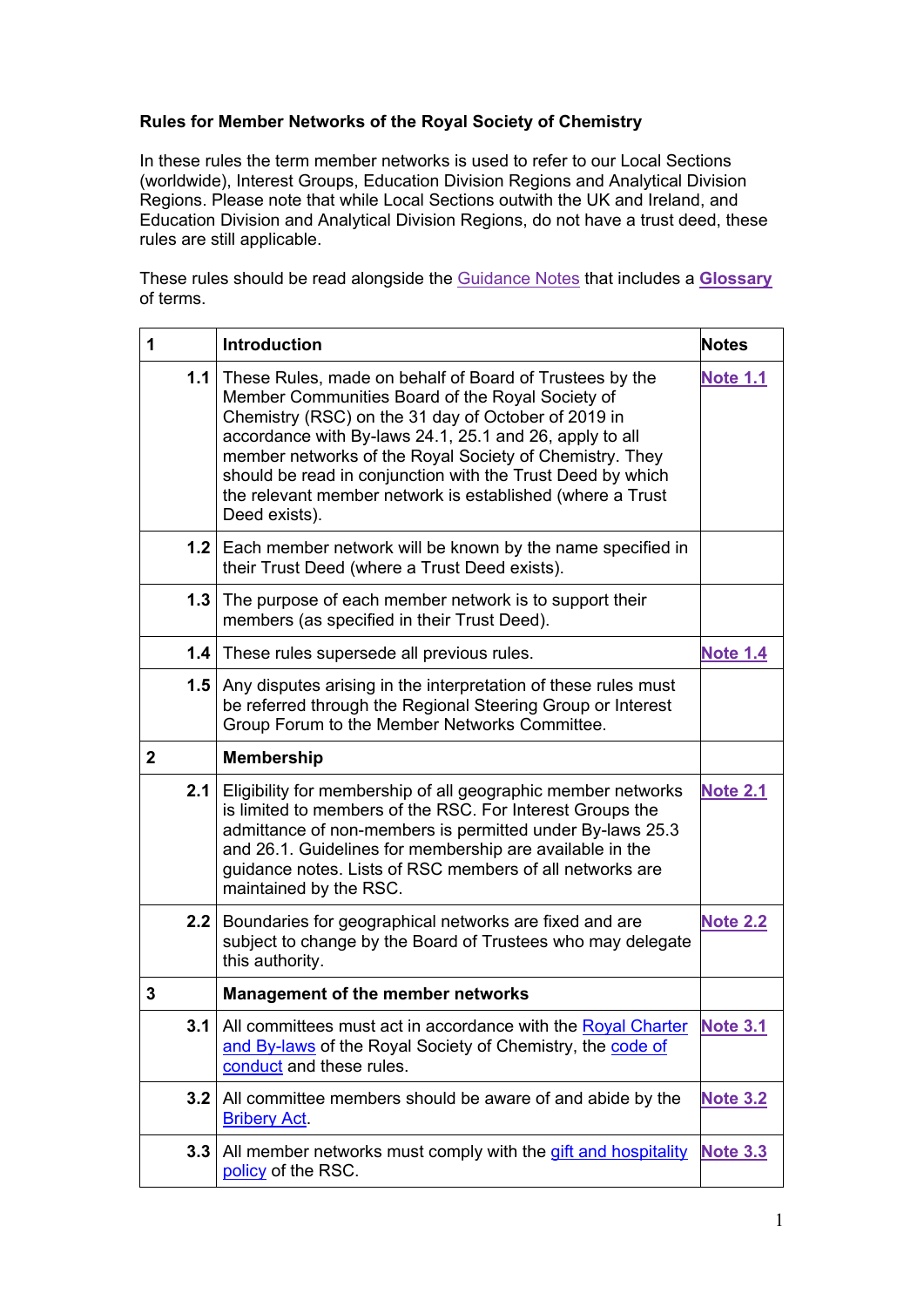<span id="page-1-8"></span><span id="page-1-7"></span><span id="page-1-6"></span><span id="page-1-5"></span><span id="page-1-4"></span><span id="page-1-3"></span><span id="page-1-2"></span><span id="page-1-1"></span><span id="page-1-0"></span>

|                  | 3.4   Any conflicts of interest that arise in committee business must Note 3.4<br>be appropriately handled in accordance with charity quidelines<br>and recorded in the minutes.                                                                                                         |                 |
|------------------|------------------------------------------------------------------------------------------------------------------------------------------------------------------------------------------------------------------------------------------------------------------------------------------|-----------------|
| 3.5 <sub>1</sub> | Committees may operate as they see fit in accordance with<br>these rules but they are not permitted to create and enforce<br>their own operational rules.<br>Committee working practices may be agreed by the                                                                            | <b>Note 3.3</b> |
|                  | committee and reviewed at any time.                                                                                                                                                                                                                                                      |                 |
| 3.6              | No member network is required to hold an annual general<br>meeting (AGM). If an AGM is held the election of committee<br>members must still be in accordance with section 6 of these<br>rules.                                                                                           | <b>Note 3.4</b> |
|                  | 3.7   All members must comply with the General Data Protection<br>Regulation (EU) 2016/679 (GDPR).                                                                                                                                                                                       |                 |
| 4                | <b>Communication with members</b>                                                                                                                                                                                                                                                        |                 |
|                  | 4.1   All committees must communicate with their members at least Note 4.1<br>once a year using the channels supported by staff.                                                                                                                                                         |                 |
|                  |                                                                                                                                                                                                                                                                                          |                 |
| 5                | <b>Committee terms of office</b>                                                                                                                                                                                                                                                         |                 |
|                  | 5.1 The Chair, Secretary and Treasurer of the committee must be<br>elected by the committee from amongst members of the<br>committee who are also members of the RSC. In the case of<br>Interest Groups joint with other organisations members of<br>those organisations may be elected. | <b>Note 5.1</b> |
|                  | 5.2 The maximum term of such appointments should be for three<br>or four years, at the committee's discretion, and under normal<br>circumstances but via subsequent elections may be extended<br>for a term.                                                                             | <b>Note 5.2</b> |
| 5.3              | The posts of Secretary and Treasurer may be combined but<br>the Chair cannot hold a dual role.                                                                                                                                                                                           | <b>Note 5.3</b> |
| 5.4              | Committee members should serve for a maximum of two<br>consecutive terms of three or four years, at the committee's<br>discretion, as ordinary members.                                                                                                                                  | <b>Note 5.4</b> |
|                  | In addition to these terms, in line with 5.1, committee<br>members may be elected as Chair, Secretary or Treasurer.                                                                                                                                                                      |                 |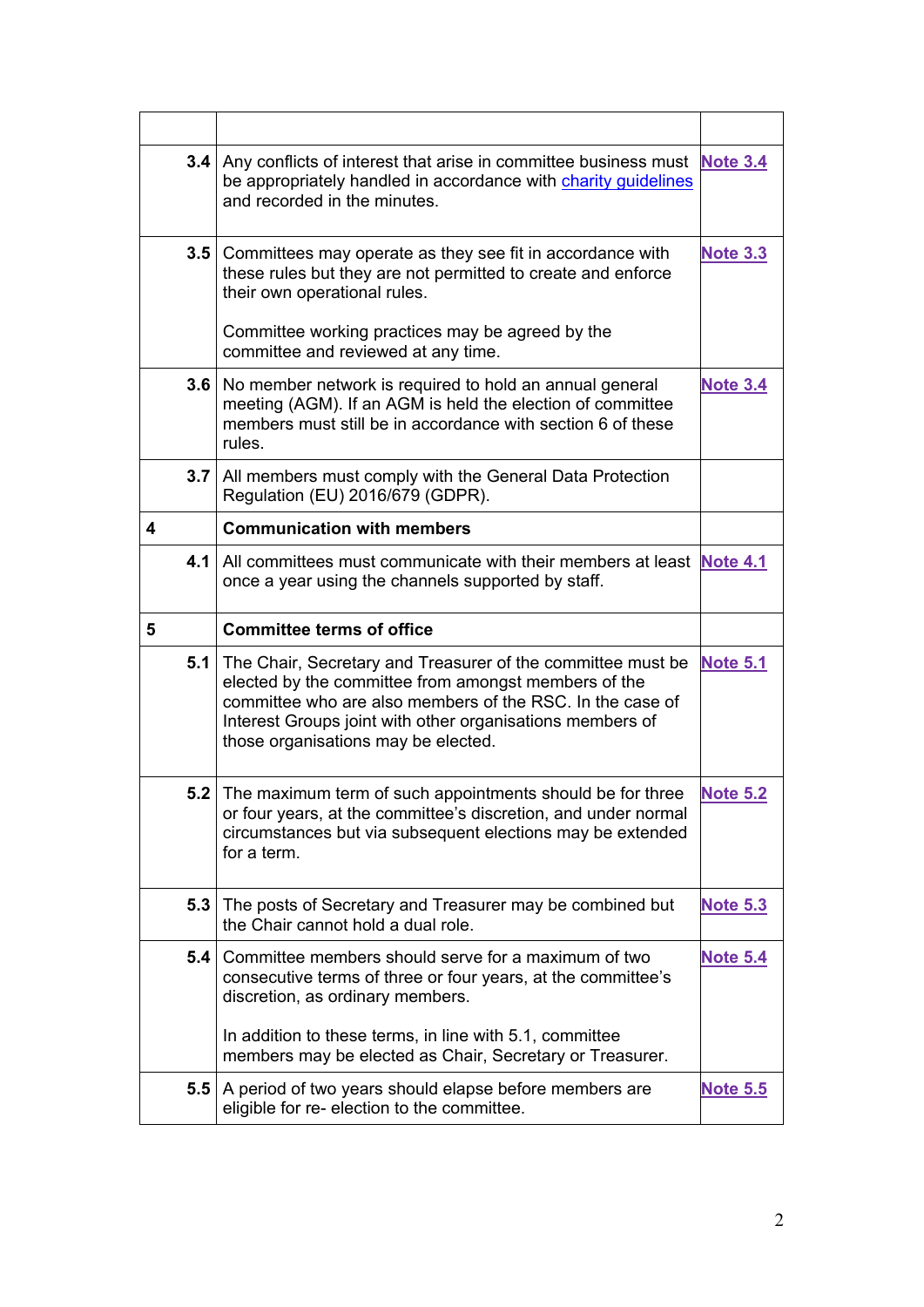<span id="page-2-8"></span><span id="page-2-7"></span><span id="page-2-6"></span><span id="page-2-5"></span><span id="page-2-4"></span><span id="page-2-3"></span><span id="page-2-2"></span><span id="page-2-1"></span><span id="page-2-0"></span>

| 5.6 | Variance of these terms can be considered in exceptional<br>circumstances but must be approved by the Member<br>Networks Committee (contacted via networks@rsc.org).                                                                                                                                                                                                                                                                                      | <b>Note 5.6</b> |
|-----|-----------------------------------------------------------------------------------------------------------------------------------------------------------------------------------------------------------------------------------------------------------------------------------------------------------------------------------------------------------------------------------------------------------------------------------------------------------|-----------------|
| 5.7 | All changes of committee membership should be<br>communicated to the Networks Team (networks@rsc.org) as<br>soon as possible by the Secretary.                                                                                                                                                                                                                                                                                                            | <b>Note 5.7</b> |
| 6   | <b>Election of committee members</b>                                                                                                                                                                                                                                                                                                                                                                                                                      |                 |
| 6.1 | Eligibility for election to the committee is limited to members of <b>Note 6.1</b><br>the network.                                                                                                                                                                                                                                                                                                                                                        |                 |
| 6.2 | The Secretary of the committee must notify all members of the <b>Note 6.2</b><br>member network of the vacancies on the committee and invite<br>nominations using the communication channels supported by<br>staff.                                                                                                                                                                                                                                       |                 |
|     | Notification must be made at least four weeks before the<br>deadline for nominations. Nominations should be made with<br>the agreement of the candidate. Individuals can nominate<br>themselves.                                                                                                                                                                                                                                                          |                 |
| 6.3 | Where the number of nominations received exceeds the<br>number of vacancies on the committee a ballot must be held.<br>Ballots must be open to all members of the network.                                                                                                                                                                                                                                                                                | <b>Note 6.3</b> |
| 6.4 | Where a committee has not been able to fill diversity or skills<br>gaps through a normal election process, they may appoint up<br>to two members for this purpose. All appointments must be<br>approved by Member Networks Committee.                                                                                                                                                                                                                     | <b>Note 6.4</b> |
| 6.5 | The committee may from time to time <b>co-opt</b> up to two<br>additional non-voting members of the committee to fulfil<br>special roles, for a defined period not exceeding three years,<br>with the exception of some Interest Groups who may operate<br>in accordance with By-laws 25.3 and 26.1.<br>A former co-opted member who is a member of the Royal<br>Society of Chemistry and the network would be eligible for<br>election to the committee. | <b>Note 6.5</b> |
| 6.6 | The committee may invite as many non-voting representatives<br>in attendance at a meeting as considered appropriate by the<br>committee.                                                                                                                                                                                                                                                                                                                  | <b>Note 6.6</b> |
|     | 6.7 Variance of these terms must be approved by the Member<br>Networks Committee (contacted via networks@rsc.org).                                                                                                                                                                                                                                                                                                                                        | <b>Note 6.7</b> |
| 7   | <b>Finance and legal</b>                                                                                                                                                                                                                                                                                                                                                                                                                                  | Note 7          |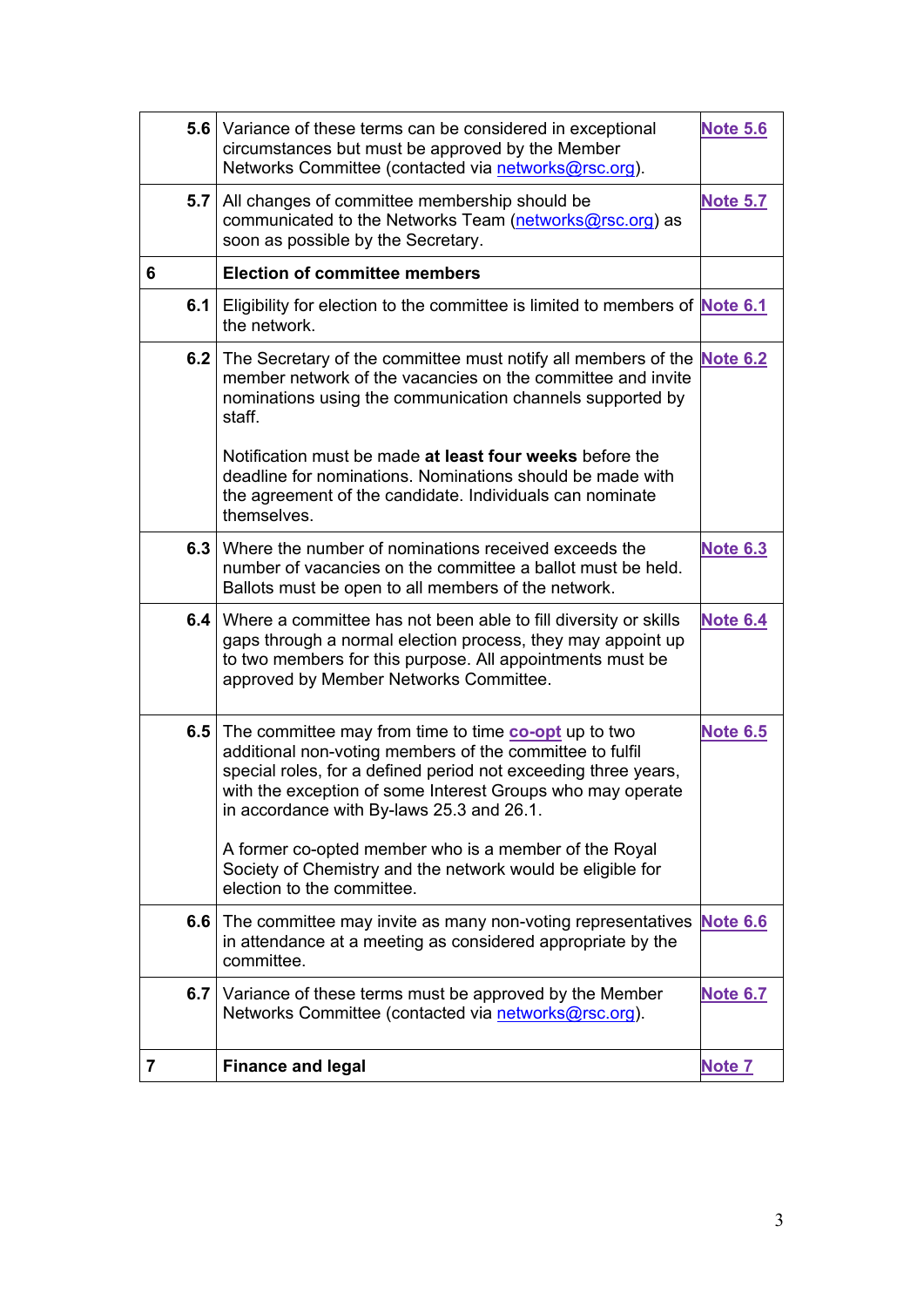<span id="page-3-2"></span><span id="page-3-1"></span><span id="page-3-0"></span>

|     | 7.1 The committee may set up a bank account in the name of the<br>Trust Fund as defined in clause 1 of the relevant Deed (where<br>applicable), and may draw cheques on and make payments<br>from such accounts.<br>All UK and Ireland bank accounts must be set up with<br>NatWest bank under the RSC's established banking<br>relationship (managed by the RSC Finance Team).<br>All payments from the accounts must be authorised by two<br>signatories the Treasurer and one of the Chair or Secretary of<br>the committee. All newly-appointed account signatories must<br>be ID verified.                                               | <b>Note 7.1</b> |
|-----|-----------------------------------------------------------------------------------------------------------------------------------------------------------------------------------------------------------------------------------------------------------------------------------------------------------------------------------------------------------------------------------------------------------------------------------------------------------------------------------------------------------------------------------------------------------------------------------------------------------------------------------------------|-----------------|
| 7.2 | On behalf of the Trust Fund, the committee may collect and<br>receive donations/sponsorship, government grants and other<br>payments (excluding subscriptions), within Charity<br>Commission fundraising guidelines. However, the prior<br>consent of the Member Communities Board is required before<br>submitting applications for government grants.                                                                                                                                                                                                                                                                                       |                 |
|     | 7.3 The committee must apply the Trust Fund in accordance with<br>the relevant Deed (where applicable) and should report to the<br>Trustees on a regular basis and on every occasion where it is<br>in doubt as to whether the proposed application falls within the<br>terms of the Deed.                                                                                                                                                                                                                                                                                                                                                    | <b>Note 7.3</b> |
|     | 7.4   All contracts and/or documents which will commit the RSC to<br>any liability must be submitted for legal review by the RSC's<br>Legal Services Team prior to signature. Contracts should be<br>submitted to networks@rsc.org with a completed contract<br>approval form.<br>Following the legal review process, all contracts must be<br>signed by an appropriate RSC staff member with authority to<br>bind the RSC.                                                                                                                                                                                                                   | <b>Note 7.4</b> |
| 7.5 | Any activity with an overall budget greater than £15,000<br>requires the pre-approval of the Member Communities Board.<br>All member networks need to fill in a pro-forma and submit it<br>to staff ( $networks@rsc.org$ ) at least three months before the<br>event.<br>Any contract for goods and/or services valued at greater than<br>£10,000 must be approved 'in principle' by the Member<br>Communities Board, subject to the contract approval process<br>and submission of a copy of the (unsigned) contract to the<br>board by the committee.<br>This includes any bids or verbal commitments including<br>peripatetic conferences. | <b>Note 7.5</b> |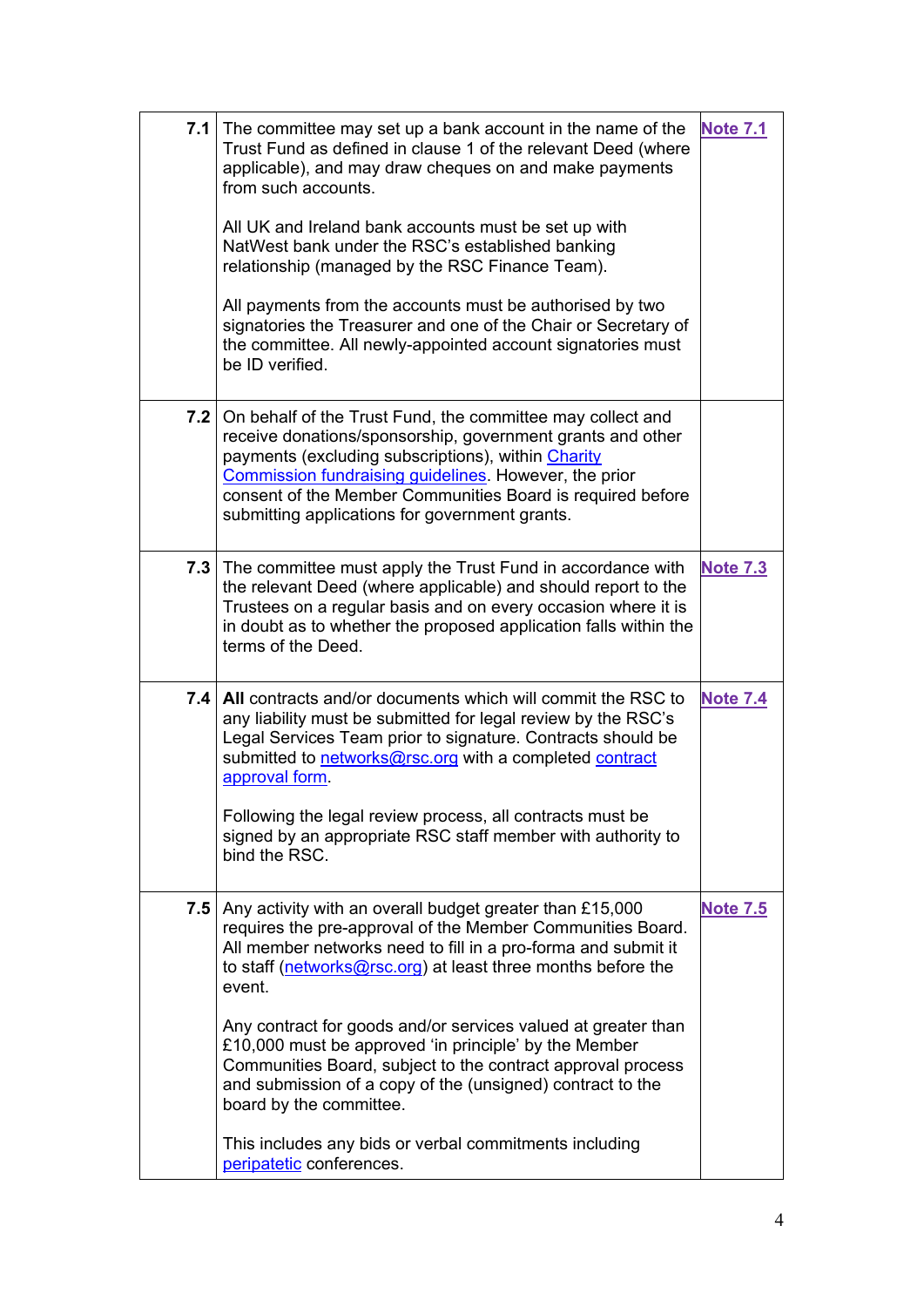<span id="page-4-4"></span><span id="page-4-3"></span><span id="page-4-2"></span><span id="page-4-1"></span><span id="page-4-0"></span>

|                  | 7.6 The committee must ensure that proper books of accounts are <b>Note 7.6</b><br>kept in accordance with their obligations as defined by the<br>Charity Commission and in line with guidelines set by the<br>RSC's Finance Team (which may be updated from time to<br>time).                                                                                                                                                                                                         |                 |
|------------------|----------------------------------------------------------------------------------------------------------------------------------------------------------------------------------------------------------------------------------------------------------------------------------------------------------------------------------------------------------------------------------------------------------------------------------------------------------------------------------------|-----------------|
|                  | 7.7 The committee must prepare annual financial reports in<br>accordance with guidance from the RSC's Finance Team<br>(which may be updated from time to time).<br>The committee must submit the financial reports to the RSC<br>by the deadline set by the Finance Team. The annual financial<br>reports submitted to the RSC must be accompanied by a<br>declaration confirming the Officers' understanding of their<br>obligations as Officers and confirming their compliance with | <b>Note 7.7</b> |
|                  | those obligations for the reporting period covered by the<br>financial reports.<br>The financial reports and the declaration must each be signed<br>by the Chair and Treasurer.                                                                                                                                                                                                                                                                                                        |                 |
|                  | The annual financial reports must be made available to all<br>members of the member network within three months of the<br>end of the financial year.                                                                                                                                                                                                                                                                                                                                   |                 |
| 7.8 <sub>1</sub> | At the end of each financial year the committee must prepare<br>a report of its activities for the year, using the annual report<br>form, which shall be submitted to the Networks Team<br>(networks@rsc.org).                                                                                                                                                                                                                                                                         | <b>Note 7.8</b> |
| 7.9              | Grants for subsequent years will not be paid until the<br>requirements of sections 7.4, 7.5, 7.7 and 7.8 have been met.                                                                                                                                                                                                                                                                                                                                                                | <b>Note 7.9</b> |
| 8                | <b>Member networks activities</b>                                                                                                                                                                                                                                                                                                                                                                                                                                                      |                 |
|                  | <b>8.1</b> The committee is expected to undertake a programme of<br>activities that will further the objectives of the member network<br>(as specified in the Trust Deed where applicable), in<br>accordance with the needs to the network membership.<br>Consideration must be given to inclusivity, accessibility and<br>diversity in constructing such programmes.                                                                                                                  | <b>Note 8.1</b> |
| 8.2              | Any events or activities organised by or associated with the<br>committee must comply with the health and safety policies<br>and procedures of the RSC.                                                                                                                                                                                                                                                                                                                                | <b>Note 8.2</b> |
| 8.3              | Any events or activities organised by or associated with the<br>committee targeted at engaging children and vulnerable<br>adults must comply with the safeguarding policies and<br>procedures of the RSC.                                                                                                                                                                                                                                                                              | <b>Note 8.3</b> |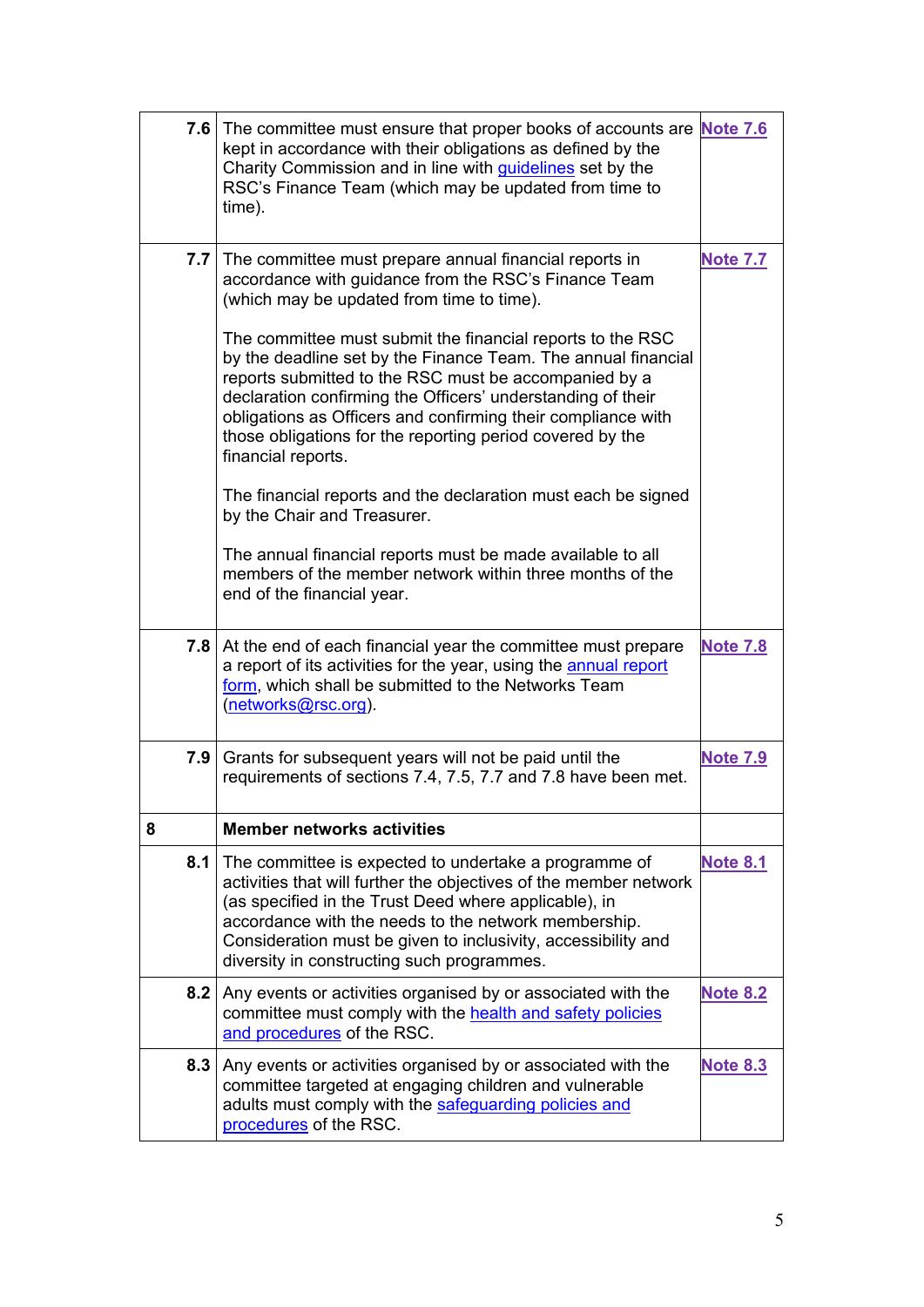<span id="page-5-8"></span><span id="page-5-7"></span><span id="page-5-6"></span><span id="page-5-5"></span><span id="page-5-4"></span><span id="page-5-3"></span><span id="page-5-2"></span><span id="page-5-1"></span><span id="page-5-0"></span>

|    |                  | 8.4   All member and public events must be uploaded on the<br>events database to ensure that all relevant members have<br>access to the information.                                                                                                                                                                                                                                                                             | <b>Note 8.3</b>  |
|----|------------------|----------------------------------------------------------------------------------------------------------------------------------------------------------------------------------------------------------------------------------------------------------------------------------------------------------------------------------------------------------------------------------------------------------------------------------|------------------|
|    | 8.5              | In planning activities, the committee should consider whether<br>there are other networks with which collaborations could be<br>established in order to widen participation.                                                                                                                                                                                                                                                     | <b>Note 8.5</b>  |
|    | 8.6 <sub>1</sub> | The guidance for member committees must be considered<br>when administering or creating a competitive prize scheme.                                                                                                                                                                                                                                                                                                              | <b>Note 8.6</b>  |
|    | 8.7              | In normal circumstances the RSC does not publish<br>proceedings of one day meetings. Organisers of meetings<br>wishing to publish proceedings should seek guidance from<br>RSC staff (networks@rsc.org).                                                                                                                                                                                                                         | <b>Note 8.7</b>  |
| 9  |                  | <b>Public communication</b>                                                                                                                                                                                                                                                                                                                                                                                                      |                  |
|    | 9.1              | Unless the subject relates solely to the day-to-day activities of<br>the member network, neither the members of the network nor<br>the committee shall authorise or countenance, or cause to be<br>published or communicated any statement or other<br>communication, either in the name of the RSC or the member<br>network, without the prior knowledge and express permission<br>of the RSC Media Team (pressoffice@rsc.org). | <b>Note 9.1</b>  |
| 10 |                  | <b>Review of member networks</b>                                                                                                                                                                                                                                                                                                                                                                                                 | <b>Note 10</b>   |
|    | 10.1             | It is in the interests of the RSC that Interest Groups are active<br>and the RSC wishes to do all it can to support them.                                                                                                                                                                                                                                                                                                        | <b>Note 10.1</b> |
|    |                  | Nonetheless, in circumstances where membership of an<br>Interest Group falls below 50 members, if there is a perceived<br>lack of activity or if a lack of communication is a cause for<br>concern, then the Member Networks Committee may choose<br>to review the Group.                                                                                                                                                        |                  |
|    | 10.2             | Such a review will be conducted positively and will seek to<br>support the Interest Group's activities. This review will include<br>consultation with all relevant stakeholders, including the<br>committee, members of the Interest Group, relevant external<br>societies and appropriate Division Councils.                                                                                                                    | <b>Note 10.2</b> |
|    | 10.3             | However, there may on occasion be instances where it is<br>clear that the Interest Group is no longer viable and a<br>recommendation will be made to the Member Communities<br>Board to dissolve the Group.                                                                                                                                                                                                                      | <b>Note 10.3</b> |
|    |                  | In such cases, a notice period of one month will apply. Such<br>decisions will be communicated to the Board of Trustees and<br>to any of the Divisions which share the scientific interests of<br>the Interest Group. Upon the closure of an Interest Group all<br>funds will be returned to the RSC.                                                                                                                            |                  |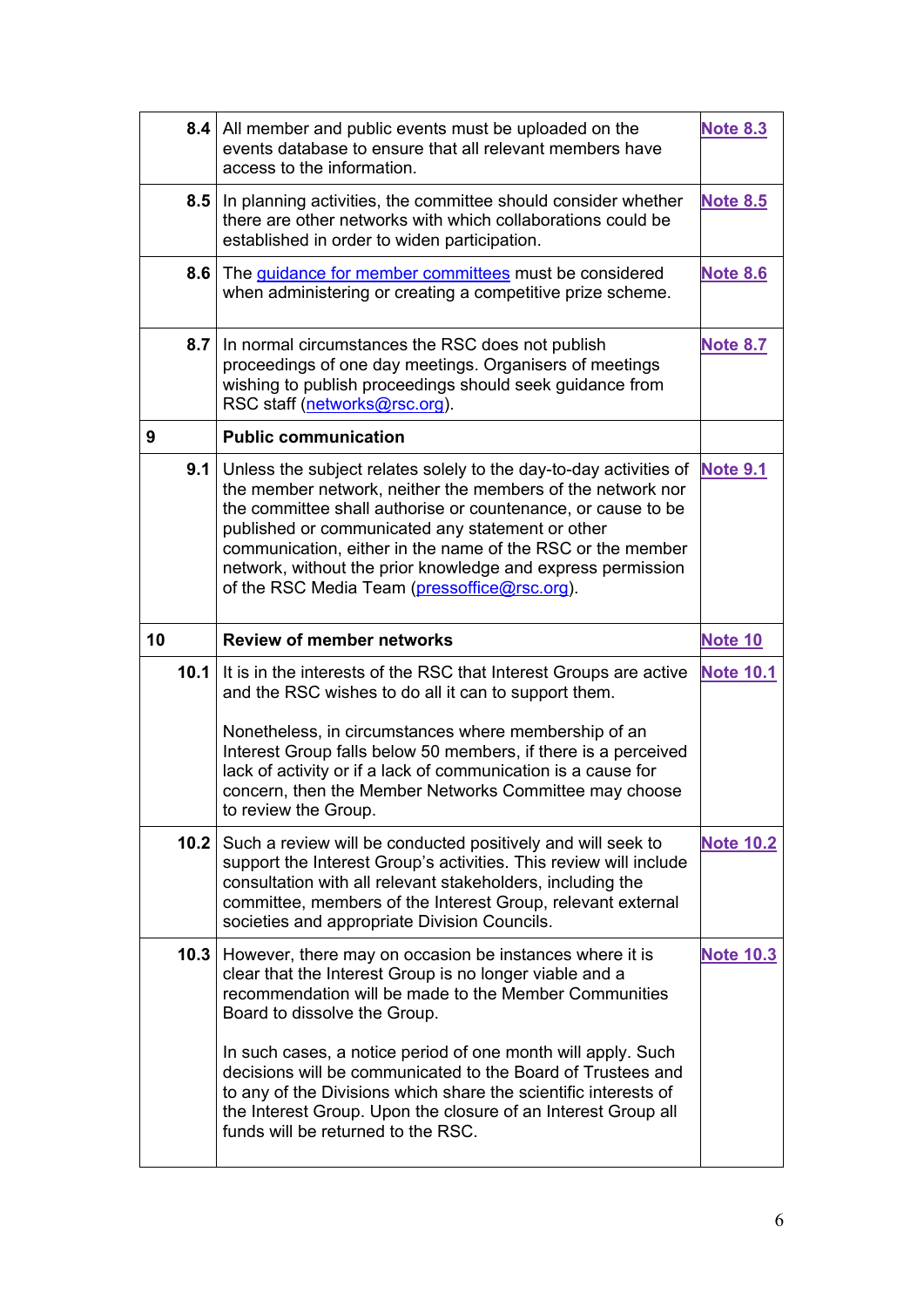<span id="page-6-0"></span>

|    | <b>10.4</b> Any concerns regarding the operation of any member<br>networks which have been raised through staff or the<br>Regional Steering Groups/ Interest Group Forum will be<br>reviewed by the Member Networks Committee. | <b>Note 10.4</b> |
|----|--------------------------------------------------------------------------------------------------------------------------------------------------------------------------------------------------------------------------------|------------------|
| 11 | Links                                                                                                                                                                                                                          |                  |
|    | 11.1 Charter and By-Laws                                                                                                                                                                                                       |                  |
|    | 11.2 Code of Conduct                                                                                                                                                                                                           |                  |
|    | <b>11.3 Networks Handbook</b>                                                                                                                                                                                                  |                  |

**Fiona McMillan December 2021**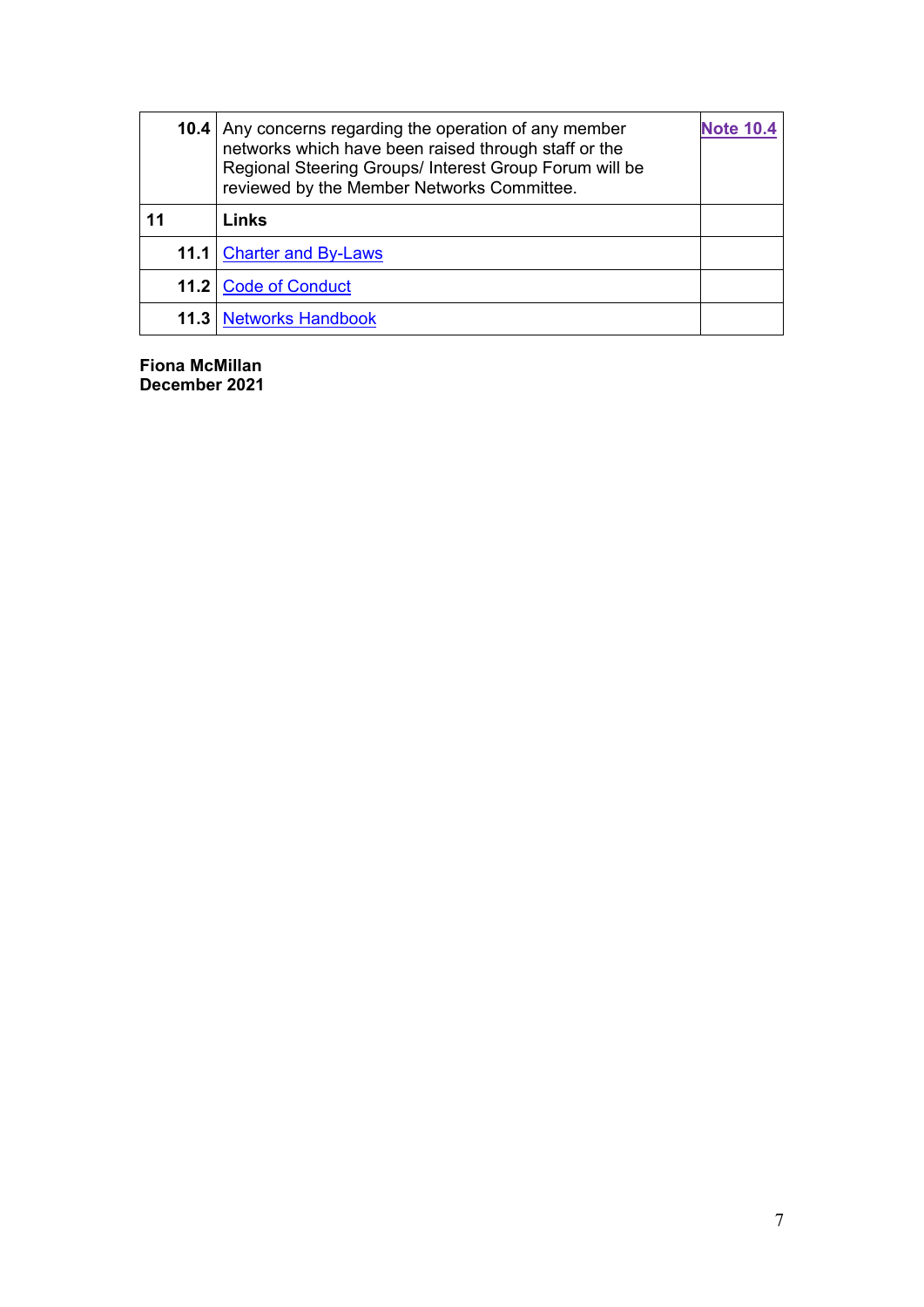<span id="page-7-2"></span><span id="page-7-1"></span><span id="page-7-0"></span>

| <b>Guidance Notes</b> |                                                                                                                                                                                                                                                                                                                                                                                                                                                                                                                                                                     |                   |
|-----------------------|---------------------------------------------------------------------------------------------------------------------------------------------------------------------------------------------------------------------------------------------------------------------------------------------------------------------------------------------------------------------------------------------------------------------------------------------------------------------------------------------------------------------------------------------------------------------|-------------------|
|                       | These notes support the understanding of the <b>Rules for Member</b><br><b>Networks of the Royal Society of Chemistry</b><br>. A full Glossary of terms is available.                                                                                                                                                                                                                                                                                                                                                                                               | Links to<br>rules |
| <b>Note 1.1</b>       | <b>By-law 24.1</b><br>The Board of Trustees may delegate to any Board or<br>Committee such of its powers and duties as it sees fit and<br>the law and good practice for charities allows, but the<br>Board of Trustees remain responsible for the actions of<br>such Boards and Committees and the Board of Trustees<br>may dissolve a Board or Committee at any time.                                                                                                                                                                                              | <b>Rule 1.1</b>   |
|                       | <b>By-law 25.1</b><br>The Board of Trustees may establish interest groups<br>which shall be named, constituted, administered and may<br>be dissolved in accordance with Standing Orders made<br>by the Board of Trustees.                                                                                                                                                                                                                                                                                                                                           |                   |
|                       | By-law 26<br>The Board of Trustees may establish and regulate<br>L.<br><b>Local Sections and Local Section Committees</b><br>whether by Standing Order or otherwise, so that<br>meetings of members may be held in various<br>localities and the object of the Society promoted<br>for the convenience of members resident in those<br>local areas. Standing Orders shall provide for<br>such boundaries, officers, members and rules as<br>may be considered appropriate for each area, and<br>shall encourage and assist collaboration between<br>Local Sections. |                   |
|                       | ii.<br>The Board of Trustees may make monies<br>available to assist the work of the Local Sections<br>and shall require an annual factual report on the<br>activities of each Local Section together with a<br>financial statement showing the income and<br>expenditure arising from those activities.                                                                                                                                                                                                                                                             |                   |
|                       | iii.<br>In areas other than those within a Local Section,<br>including centres overseas, the Board of Trustees<br>may appoint a Local Representative who shall<br>have duties similar to those of the Local Section<br>Committee.                                                                                                                                                                                                                                                                                                                                   |                   |
| <b>Note 1.4</b>       | By-law 27.1 states that the authority for changing the<br>rules of our Local Sections and Interest Groups are set<br>out in the Standing Orders. The Standing Orders show<br>that authority is delegated by the Board of Trustees to the<br>Member Communities Board.                                                                                                                                                                                                                                                                                               | <b>Rule 1.4</b>   |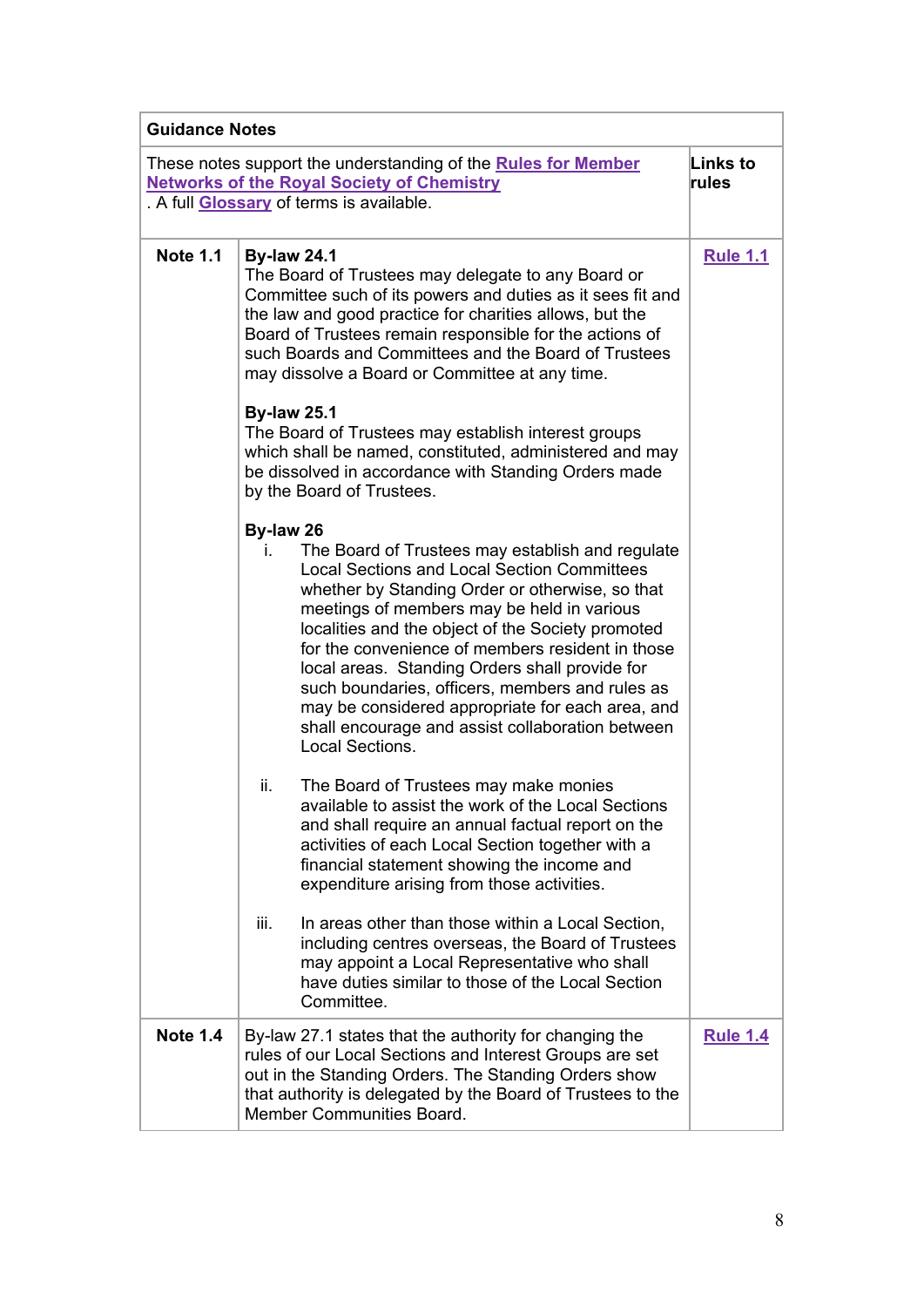<span id="page-8-3"></span><span id="page-8-2"></span><span id="page-8-1"></span><span id="page-8-0"></span>

| <b>Note 2.1</b> | Only members of the Royal Society of Chemistry may join<br>our Local Sections, Analytical Division Regions and<br><b>Education Division Regions.</b><br>In addition to members of the Royal Society of Chemistry<br>the following are eligible to be a member of an Interest<br>Group:<br>any person who was a member of the group on 31<br>July 2001; or<br>any of our members; or<br>member of another organisation jointly<br>a<br>sponsoring the interest group; or<br>a member of a chartered professional body from<br>$\bullet$<br>outside the chemical sciences; or<br>a member of another chemical society with whom<br>$\bullet$<br>we have entered into an international partnership<br>agreement as agreed by the Board of Trustees.<br>These are typically available only to our members<br>currently resident in the country where we have an<br>international co-operation agreement.<br>If you have any queries on the eligibility of someone<br>wishing to join your group then please contact the<br>Membership Department (Membership@rsc.org).<br><b>Joint Interest Groups</b><br>There are six Interest Groups (as of October 2010) that are<br>jointly run with other societies. These are: | <b>Rule 2.1</b> |
|-----------------|-------------------------------------------------------------------------------------------------------------------------------------------------------------------------------------------------------------------------------------------------------------------------------------------------------------------------------------------------------------------------------------------------------------------------------------------------------------------------------------------------------------------------------------------------------------------------------------------------------------------------------------------------------------------------------------------------------------------------------------------------------------------------------------------------------------------------------------------------------------------------------------------------------------------------------------------------------------------------------------------------------------------------------------------------------------------------------------------------------------------------------------------------------------------------------------------------------------------|-----------------|
|                 | • Astrophysical Chemistry Group (joint with the Royal<br><b>Astronomical Society)</b><br>British Carbon Group (joint with the Institute of<br>Physics and the Society of Chemical Industry)<br>Joint Pharmaceutical Analysis Group (joint with the<br>Royal Pharmaceutical Society)<br>Neutron Scattering Group (joint with the Institute of<br>Physics)<br>Polymer Physics Group (joint with the Institute of<br>Physics)<br>Macro Group UK (joint with the Society of Chemical<br>٠<br>Industry)                                                                                                                                                                                                                                                                                                                                                                                                                                                                                                                                                                                                                                                                                                                |                 |
| <b>Note 2.2</b> | By-law 26.1 states that the authority for changing the<br>boundaries of our Local Sections are set out in the<br>Standing Orders. The Standing Orders show that<br>authority is delegated by the Board of Trustees to the<br>Member Communities Board.                                                                                                                                                                                                                                                                                                                                                                                                                                                                                                                                                                                                                                                                                                                                                                                                                                                                                                                                                            | <b>Rule 2.2</b> |
| <b>Note 3.1</b> | The Charter and By-laws are available here online.<br>The code of conduct is available here online.                                                                                                                                                                                                                                                                                                                                                                                                                                                                                                                                                                                                                                                                                                                                                                                                                                                                                                                                                                                                                                                                                                               | <b>Rule 3.1</b> |
| <b>Note 3.2</b> | Bribery Act training for members is available online here.                                                                                                                                                                                                                                                                                                                                                                                                                                                                                                                                                                                                                                                                                                                                                                                                                                                                                                                                                                                                                                                                                                                                                        | <b>Rule 3.2</b> |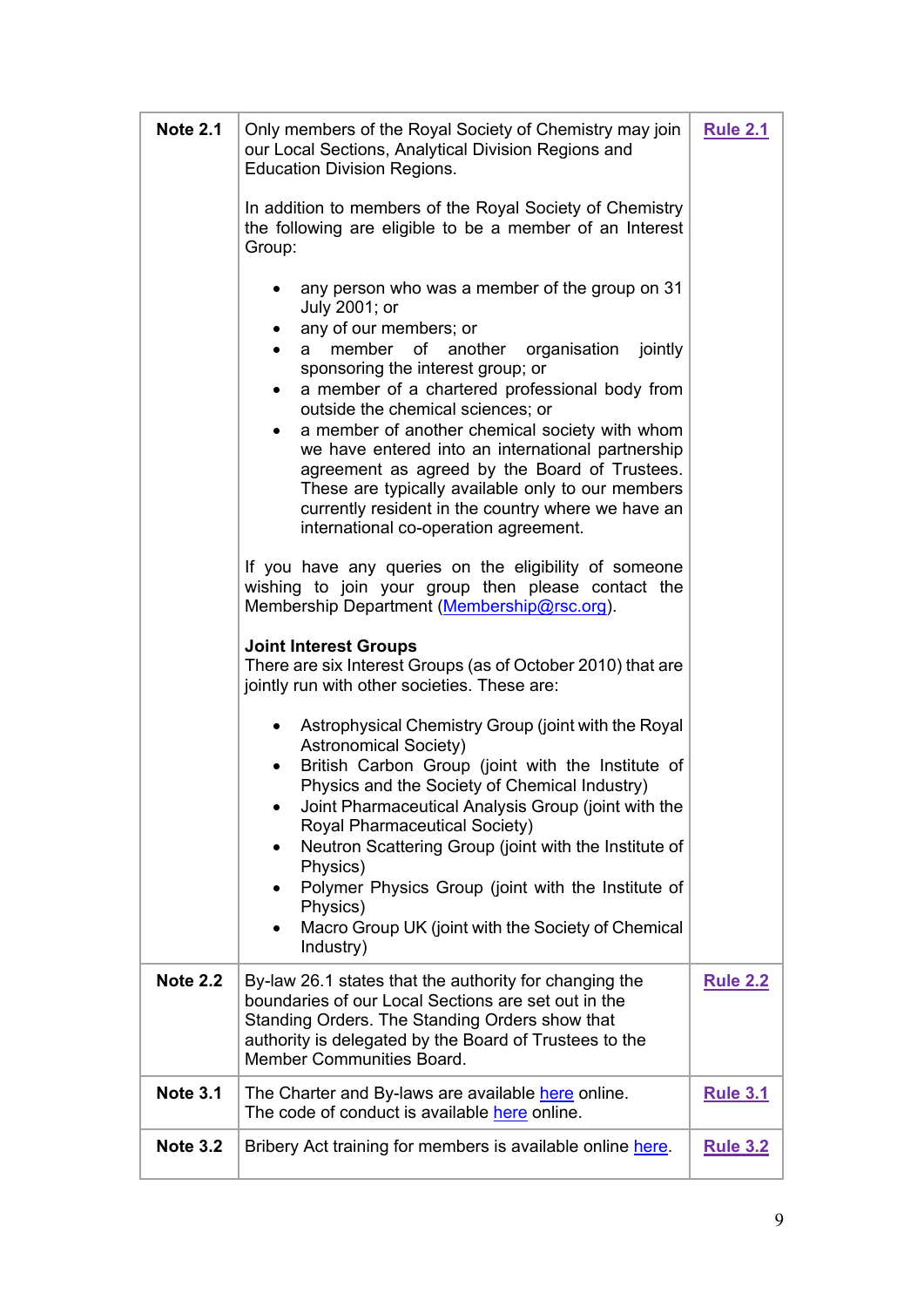<span id="page-9-1"></span><span id="page-9-0"></span>

| <b>Note 3.3</b> | The RSC Gift and Hospitality policy applies to all of our<br>member networks, any queries or requests for variance<br>should be sent to the Networks Team<br>(networks@rsc.org).                                                                                                                                                                                                                               | <b>Rule 3.3</b> |
|-----------------|----------------------------------------------------------------------------------------------------------------------------------------------------------------------------------------------------------------------------------------------------------------------------------------------------------------------------------------------------------------------------------------------------------------|-----------------|
| <b>Note 3.4</b> | It is vital that all conflicts of interest are highlighted in the<br>meeting/discussions and then recorded in committee<br>minutes to ensure full transparency regarding committee<br>decisions.                                                                                                                                                                                                               | <b>Rule 3.4</b> |
|                 | To ensure that all decisions made are the best for the<br>organisation and our wider membership it is important<br>that all committee members understand the importance of<br>aligning their decisions to the purpose of their group.                                                                                                                                                                          |                 |
|                 | The primary purpose of all of our networks is to support<br>their membership community as defined in their trust<br>deed or geographical boundary.                                                                                                                                                                                                                                                             |                 |
|                 | If there is any cause for doubt please contact the<br>Networks Team (networks@rsc.org).                                                                                                                                                                                                                                                                                                                        |                 |
|                 | <b>Examples of conflicts of interest</b><br>If a committee is awarding a limited number of<br>awards or bursaries through a competitive process<br>then any friend, family member or colleague<br>should not be part of the decision making process.                                                                                                                                                           |                 |
|                 | If a committee is considering supporting a third<br>party organisation through either financial means<br>or support in kind then any committee member<br>with personal involvement with the third party must<br>be recorded as having a conflict of interest and<br>should not be involved in the decision making<br>process.                                                                                  |                 |
| <b>Note 3.5</b> | Committees are encouraged to discuss and agree their<br>own working practices at a committee meeting - these do<br>not need to be approved by the wider membership and<br>should be open to reconsideration at any time.                                                                                                                                                                                       | <b>Rule 3.5</b> |
|                 | Committee working practices can include the terms of<br>office of officers in line with the rules, agreed maximum<br>committee numbers, frequency of meetings, delegation of<br>committee duties amongst other administrative issues.<br>The working practices should be in line with the rules and<br>should not exclude any member or sector of membership<br>from inclusion in the committee or activities. |                 |
| <b>Note 3.6</b> | Election of committee members or officers can take place<br>at the AGM (if held) but nominations and voting must be<br>open to all members of the network who can reasonably<br>contacted. Staff in the Networks Team can support this<br>communication electronically.                                                                                                                                        | <b>Rule 3.6</b> |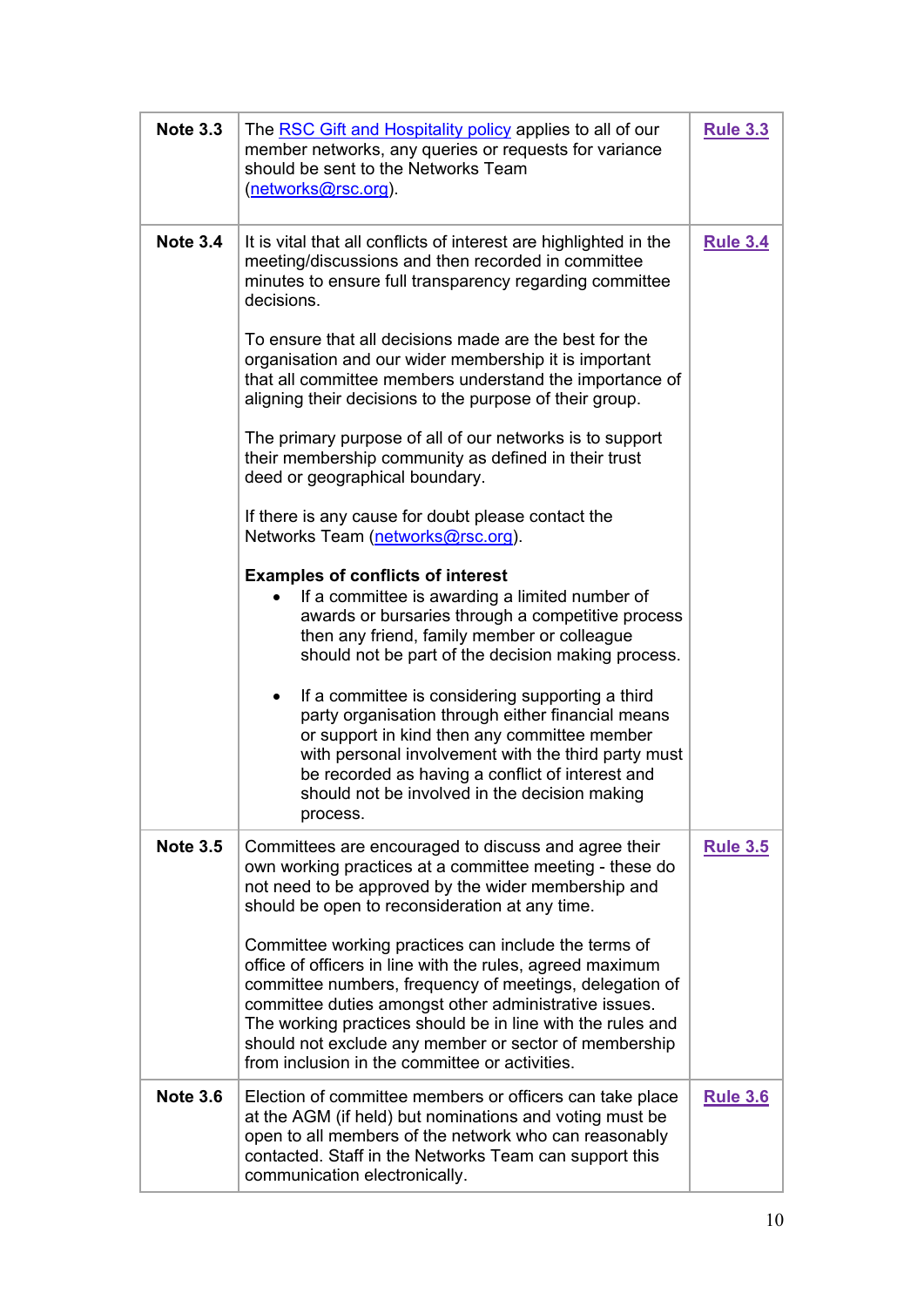<span id="page-10-4"></span><span id="page-10-3"></span><span id="page-10-2"></span><span id="page-10-1"></span><span id="page-10-0"></span>

| <b>Note 4.1</b> | Electronic communication is considered to be sufficient<br>alongside the submission of all events to the database as<br>this results in inclusion in Update which is sent in hard<br>copy to members with Chemistry World monthly.<br>Annual reports are uploaded by staff to the website for<br>members to read.                                             | <b>Rule 4.1</b> |
|-----------------|---------------------------------------------------------------------------------------------------------------------------------------------------------------------------------------------------------------------------------------------------------------------------------------------------------------------------------------------------------------|-----------------|
| <b>Note 5.1</b> | To ensure continuity and an understanding of the wider<br>organisation members who wish to take on an officer role<br>should ideally have been members of the committee prior<br>to their nomination as an officer.                                                                                                                                           | <b>Rule 5.1</b> |
| <b>Note 5.2</b> | The committee may decide the terms of office for officers<br>as part of their working practices or this can be flexible as<br>necessary. There should be no automatic renewal of<br>posts but the opportunity to stand for the position should<br>be made available to all members of the committee.                                                          | <b>Rule 5.2</b> |
| <b>Note 5.3</b> | The Chair should be responsible for ensuring that<br>committee meetings are run efficiently and fairly ensuring<br>that all members of the committee are able to voice their<br>opinions equally. The Chair is also a Trustee of the funds<br>held by the committee on behalf of the Royal Society of<br>Chemistry and cannot also be Secretary or Treasurer. | <b>Rule 5.3</b> |
| <b>Note 5.4</b> | The committee can choose to set out in their working<br>practices their preferred term of office or each member<br>can choose to serve either 3 or 4 years.<br>Examples                                                                                                                                                                                       | <b>Rule 5.4</b> |
|                 | In the case where a committee decides to use a 4 year<br>term.<br>Member A can choose to serve up to 8 years as an<br>ordinary member of the committee before retiring from the<br>committee.                                                                                                                                                                 |                 |
|                 | Member B can choose to serve up to 8 years as an<br>ordinary member of the committee and then stand for an<br>officer position for a further term of 4 years. If, at the<br>committee's discretion, Member B then chooses to stand<br>for re-election as an officer a further term of 4 years may<br>be possible.                                             |                 |
|                 | In this example the maximum period of time a member<br>can sit on this committee is 16 consecutive years.                                                                                                                                                                                                                                                     |                 |
|                 | In the case where a committee decides to use a 3 year<br>term.<br>Member C can choose to serve up to 6 years as an<br>ordinary member of the committee before retiring from the<br>committee.                                                                                                                                                                 |                 |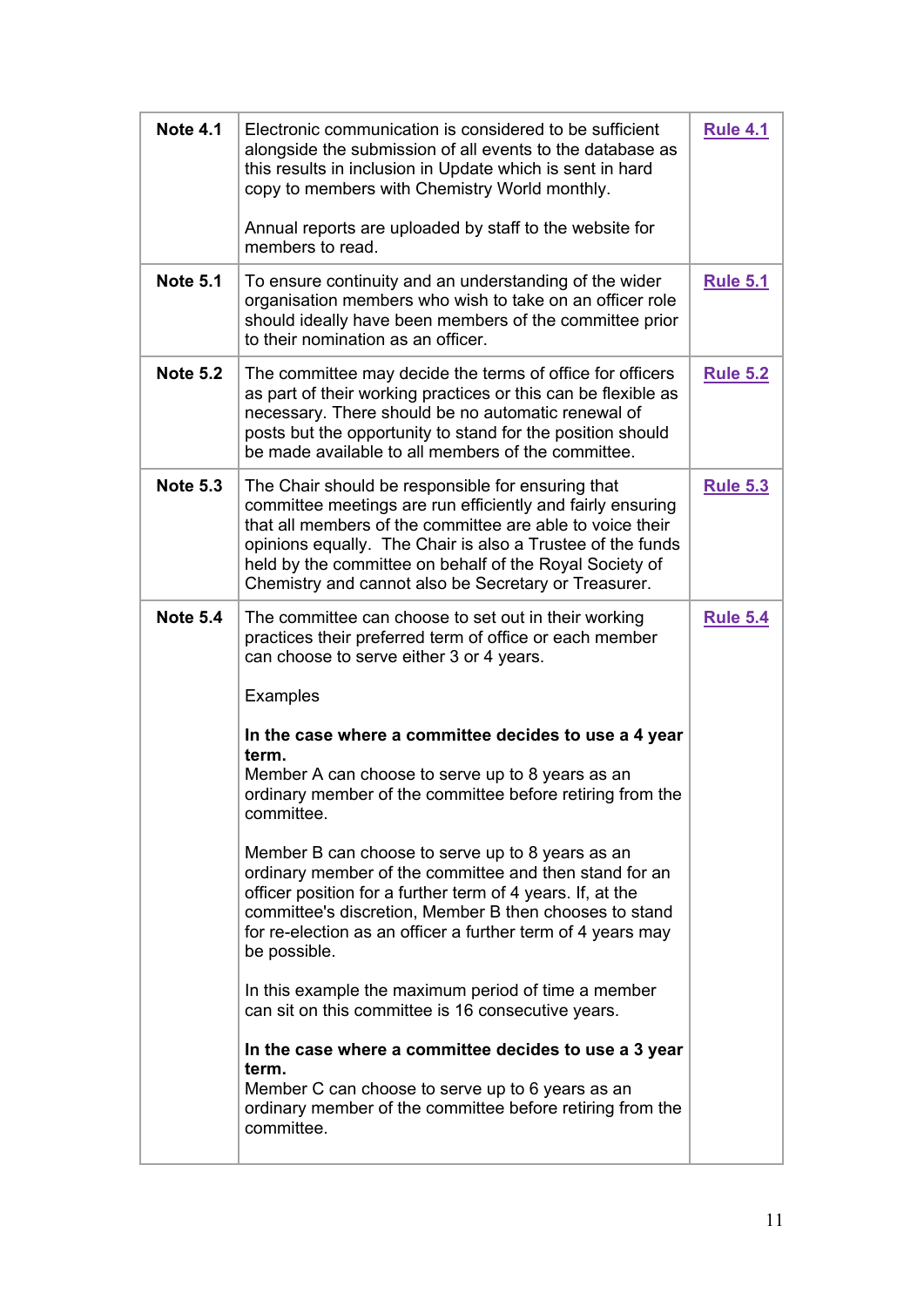<span id="page-11-5"></span><span id="page-11-4"></span><span id="page-11-3"></span><span id="page-11-2"></span><span id="page-11-1"></span><span id="page-11-0"></span>

|                 | Member D can choose to serve up to 6 years as an<br>ordinary member of the committee and then stand for an<br>officer position for a further term of 3 years. If, at the<br>committee's discretion, Member D then chooses to stand<br>for re-election as an officer a further term of 3 years may<br>be possible.<br>In this example the maximum period of time a member<br>can sit on this committee is 12 consecutive years.                                                                                                                                                                          |                 |
|-----------------|---------------------------------------------------------------------------------------------------------------------------------------------------------------------------------------------------------------------------------------------------------------------------------------------------------------------------------------------------------------------------------------------------------------------------------------------------------------------------------------------------------------------------------------------------------------------------------------------------------|-----------------|
| <b>Note 5.5</b> | It is important that members do not rejoin the committee<br>for a minimum of two years to allow changes to take place<br>in the running of committees and to give different<br>members the opportunity to take part in committees.                                                                                                                                                                                                                                                                                                                                                                      | <b>Rule 5.5</b> |
| <b>Note 5.6</b> | The Member Networks Committee recognise that it can<br>be difficult to find new committee members and as such<br>they can authorise the extension of these terms of office if<br>the committee can show that every effort has been made<br>to find new members. If approved then staff in the<br>Networks Team will work with the committee to promote<br>the vacancies to their membership.                                                                                                                                                                                                            | <b>Rule 5.6</b> |
| <b>Note 5.7</b> | Please ensure that the Networks Team are informed - the<br>Royal Society of Chemistry is a large organisation and we<br>cannot guarantee that a committee change mentioned to<br>a colleague from another Directorate at an event will<br>make it back to the team.                                                                                                                                                                                                                                                                                                                                     | <b>Rule 5.7</b> |
| <b>Note 6.1</b> | Members of other networks of the Royal Society of<br>Chemistry can be co-opted on to committees for a<br>specific time period and purpose, for example to<br>encourage collaboration.                                                                                                                                                                                                                                                                                                                                                                                                                   | <b>Rule 6.1</b> |
| <b>Note 6.2</b> | The Networks Team can support our committees in<br>contacting their members by email as well as uploading<br>information to our website. It is not possible for staff to<br>send any postal mailings but address labels can be<br>provided to the committee to use for a specific purpose - it<br>is also possible to provide labels only for those members<br>of a network who cannot be contacted by email.<br>It is not appropriate to nominate a member without their<br>knowledge however vacancies should not only be open to<br>members who already know other members who can<br>nominate them. | <b>Rule 6.2</b> |
| <b>Note 6.3</b> | If the committee has set a maximum number of places on<br>their committee in their working practices and there is no<br>call to increase this number, then a ballot must be held -<br>the committee cannot simply choose new members as<br>this is not inclusive. Voting options must be made<br>available to all members of the network and the Networks<br>Team can support an electronic ballot.                                                                                                                                                                                                     | <b>Rule 6.3</b> |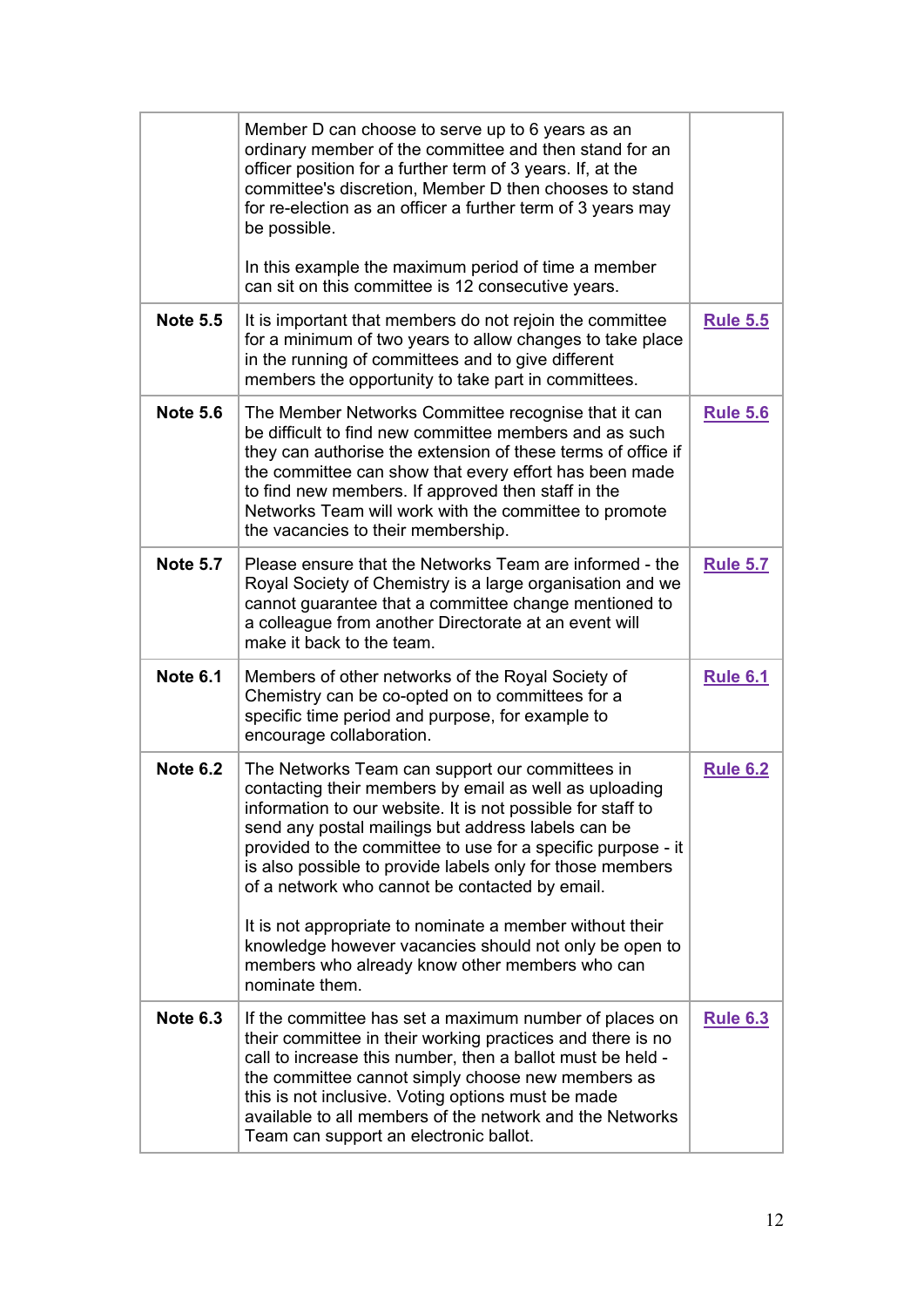<span id="page-12-6"></span><span id="page-12-5"></span><span id="page-12-4"></span><span id="page-12-3"></span><span id="page-12-2"></span><span id="page-12-1"></span><span id="page-12-0"></span>

| <b>Note 6.4</b> | The role of appointed members is to support the diversity<br>of the committee. Following a skills and diversity gap<br>analysis of the existing committee, the committee may<br>appoint members only if no suitable candidates have<br>been elected through the normal process.<br>In the case where none of the unelected candidates meet<br>the required criteria, the committee may approach<br>appropriate candidates directly and should be RSC<br>members.<br>Appointments must be approved by Member Networks<br>Committee. | <b>Rule 6.4</b> |
|-----------------|------------------------------------------------------------------------------------------------------------------------------------------------------------------------------------------------------------------------------------------------------------------------------------------------------------------------------------------------------------------------------------------------------------------------------------------------------------------------------------------------------------------------------------|-----------------|
| <b>Note 6.5</b> | Co-opted members must be co-opted for a specific<br>purpose and for a fixed period of time. In the case of<br>some Interest Groups it is appropriate to have non-<br>members of the Royal Society of Chemistry co-opted onto<br>their committees as long as they fulfil the requirements of<br>By-law 78.<br>Co-opted members are non-voting and cannot be officers<br>of committees.                                                                                                                                              | <b>Rule 6.5</b> |
| <b>Note 6.6</b> | While staff cannot sit on any committees it is possible, if<br>appropriate, for staff to be invited to attend committee<br>meetings - it is not always possible for staff to attend but<br>invitations are always welcome.<br>Our Education Coordinators are not members of our<br>committees but can also be invited to attend meetings.<br>They are not obliged to attend all meetings but will aim to<br>meet with committees when possible.                                                                                    | <b>Rule 6.6</b> |
| <b>Note 6.7</b> | Should variance in these terms be necessary please<br>contact the Networks Team prior to taking any action.                                                                                                                                                                                                                                                                                                                                                                                                                        | <b>Rule 6.7</b> |
| Note 7          | <b>Finance and legal</b><br>These financial and legal controls have been requested<br>directly by our Audit Committee - variance in these terms<br>is not possible. If you have any concerns or require<br>support in adhering to these rules please contact the<br>Networks Team immediately.                                                                                                                                                                                                                                     | <b>Rule 7</b>   |
| <b>Note 7.1</b> | No groups based in the UK or Ireland are permitted to<br>hold any external bank accounts.<br>For further information about the ID verification process<br>email NetworksFinance@rsc.org.                                                                                                                                                                                                                                                                                                                                           | <b>Rule 7.1</b> |
| <b>Note 7.3</b> | It should be noted that the primary purpose of all of our<br>member networks is to support the members of their<br>network and to organise events applicable to their<br>membership in line with our Charter and strategy. Each<br>committee is responsible for ensuring that their                                                                                                                                                                                                                                                | <b>Rule7.3</b>  |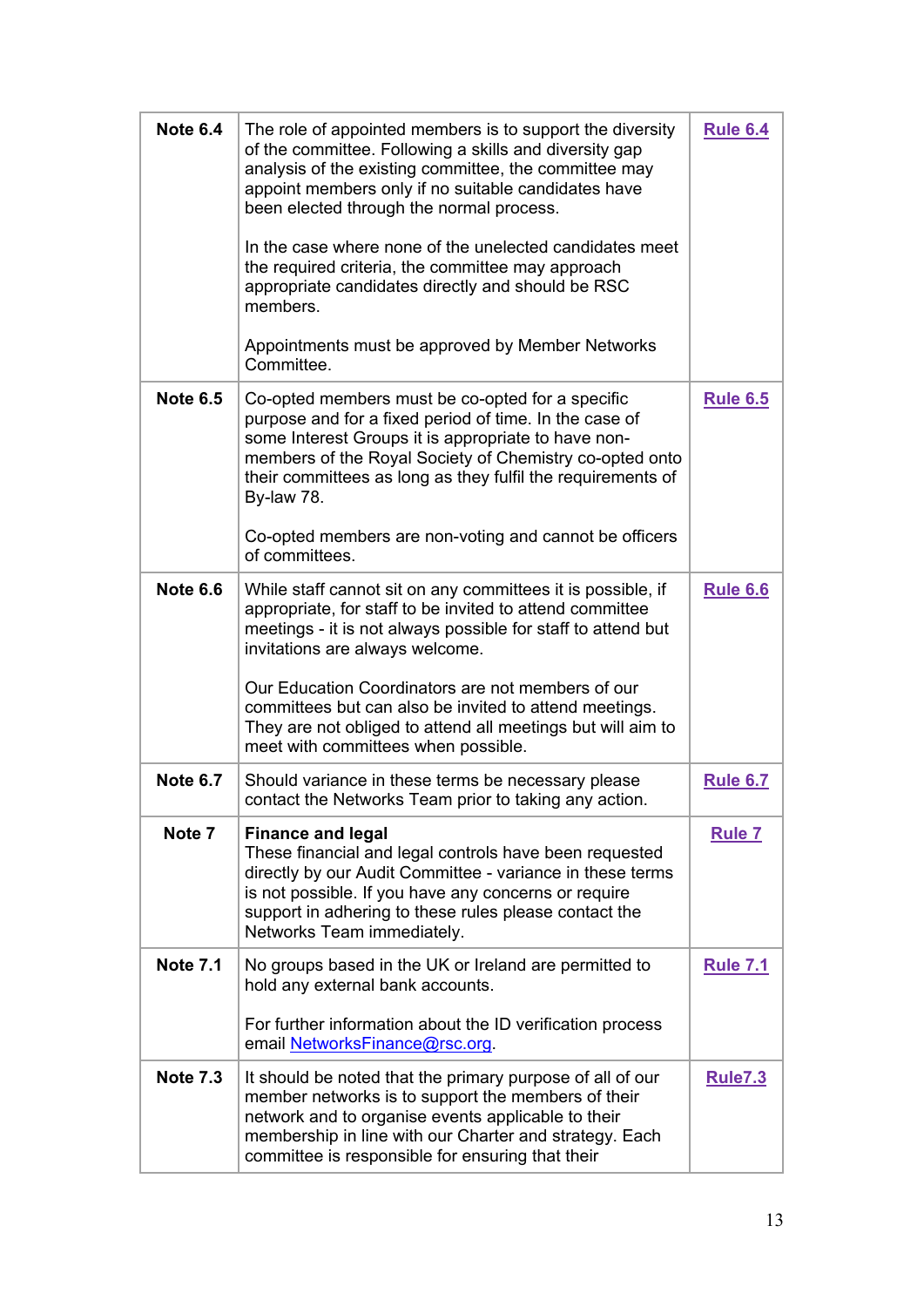<span id="page-13-3"></span><span id="page-13-2"></span><span id="page-13-1"></span><span id="page-13-0"></span>

|                 | programme of activities is inclusive and open to all<br>members of their network.                                                                                                                                                                                                                                           |                 |
|-----------------|-----------------------------------------------------------------------------------------------------------------------------------------------------------------------------------------------------------------------------------------------------------------------------------------------------------------------------|-----------------|
| <b>Note 7.4</b> | Please allow as much time as possible for this process as<br>our Legal Team review a large number of documents for<br>the whole organisation.                                                                                                                                                                               | <b>Rule 7.4</b> |
|                 | This rule applies to any document which can be signed or<br>agreed to which results in any liability to the Royal Society<br>of Chemistry including the member networks. Although<br>not always termed contracts this applies to any terms and<br>conditions or letters of agreement associated with liability.             |                 |
|                 | Members of the Legal Team will work directly with<br>members to apply any required changes prior to signing.<br>Any contracts not approved or signed in this way will be<br>the personal responsibility of the signatory and not the<br>Royal Society of Chemistry.                                                         |                 |
| <b>Note 7.5</b> | Please allow as much time as possible for this process -<br>the Member Communities Board will only receive the<br>documents once they have been approved by our Legal<br>Services Team.                                                                                                                                     | <b>Rule 7.5</b> |
|                 | Requests for retrospective approval are not acceptable<br>and if they should be necessary the committee will need<br>to provide a letter of explanation to the Member<br>Communities Board.                                                                                                                                 |                 |
|                 | We understand the need for many of our member<br>networks to work regularly with other organisations within<br>their wider scientific communities. We encourage<br>collaboration to support our multidisciplinary communities<br>while wishing to ensure that our legal and financial<br>responsibilities remain fulfilled. |                 |
|                 | Regardless of past involvement in an activity, all of our<br>member networks must seek approval prior to committing<br>support, financial or otherwise, to any external activity.<br>This includes commitment of any RSC funds or support<br>from either a member network or staff.                                         |                 |
|                 | In the case of <b>peripatetic</b> conferences, it is not possible<br>for a network to bid for a conference without prior staff<br>approval and that, unless expressly agreed in advance,<br>RSC staff will not be able to run the conference on behalf<br>of the network.                                                   |                 |
| <b>Note 7.6</b> | <b>Support for Treasurers in available from our Finance</b><br>Team.                                                                                                                                                                                                                                                        | <b>Rule 7.6</b> |
| <b>Note 7.7</b> | Although not uploaded to the website any member of a<br>network may request to see the financial reports by<br>contacting the Networks Team.                                                                                                                                                                                | <b>Rule 7.7</b> |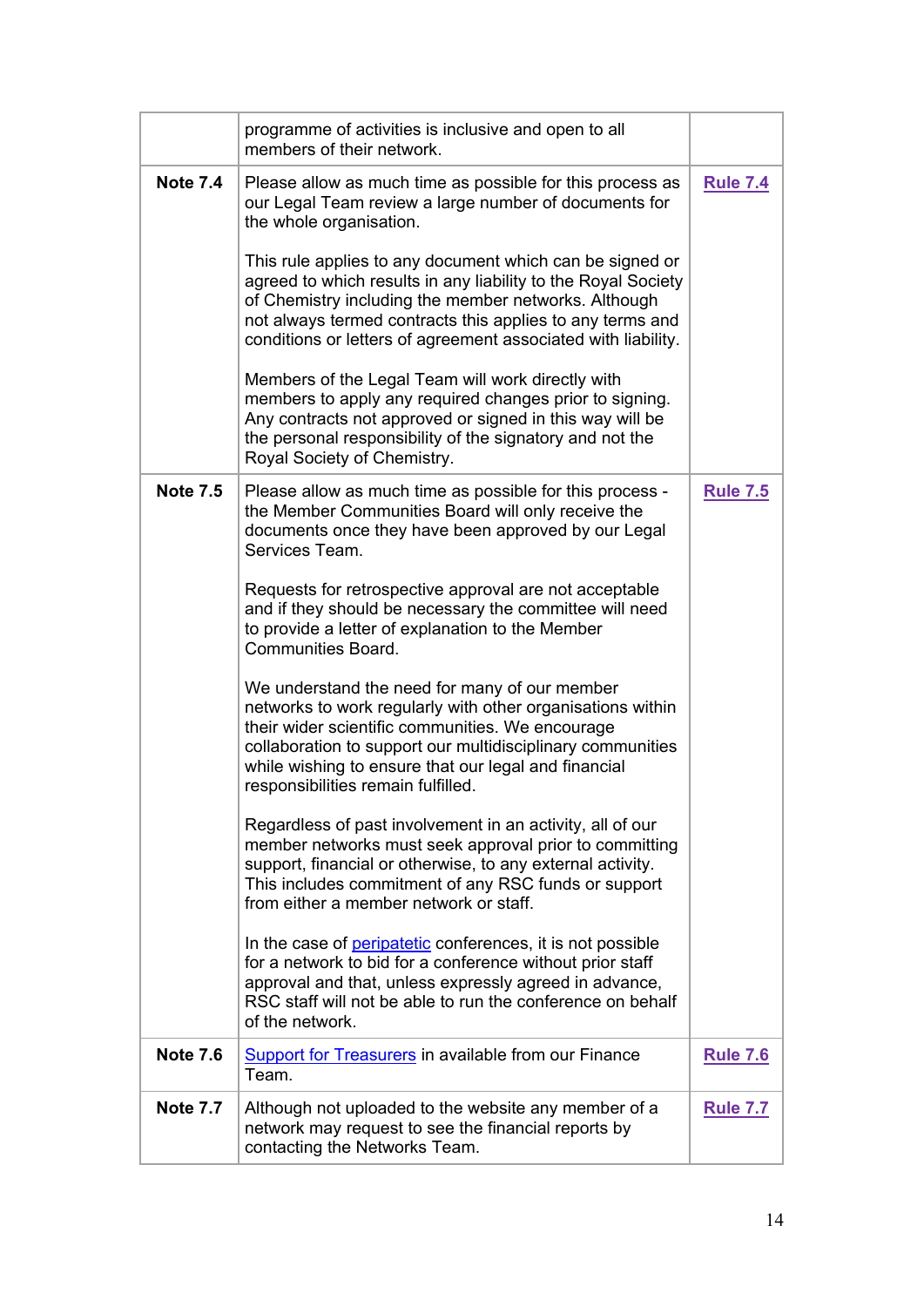<span id="page-14-4"></span><span id="page-14-3"></span><span id="page-14-2"></span><span id="page-14-1"></span><span id="page-14-0"></span>

| <b>Note 7.8</b> | Annual reports are all uploaded to your web pages on our<br>website.                                                                                                                                                                                                                                                                                                                                                                                                                                                                                                                                                                                                                                                                                                                                                                                                                                                                                                                                                                                                                                                                                                                                                                                                                                                                                                                                                                                                        | <b>Rule 7.8</b> |
|-----------------|-----------------------------------------------------------------------------------------------------------------------------------------------------------------------------------------------------------------------------------------------------------------------------------------------------------------------------------------------------------------------------------------------------------------------------------------------------------------------------------------------------------------------------------------------------------------------------------------------------------------------------------------------------------------------------------------------------------------------------------------------------------------------------------------------------------------------------------------------------------------------------------------------------------------------------------------------------------------------------------------------------------------------------------------------------------------------------------------------------------------------------------------------------------------------------------------------------------------------------------------------------------------------------------------------------------------------------------------------------------------------------------------------------------------------------------------------------------------------------|-----------------|
| <b>Note 7.9</b> | The Chair of each committee in their role as Trustee is<br>responsible, with the Treasurer, for ensuring that their<br>accounts do not become overdrawn and that payments<br>are not made or promised prior to receipt of funds.                                                                                                                                                                                                                                                                                                                                                                                                                                                                                                                                                                                                                                                                                                                                                                                                                                                                                                                                                                                                                                                                                                                                                                                                                                            | <b>Rule 7.9</b> |
| <b>Note 8.1</b> | It should be noted that the primary purpose of all of our<br>member networks is to support the members of their<br>network and to organise events applicable to their<br>membership in line with our Charter and strategy. Each<br>committee is responsible for ensuring that their<br>programme of activities is inclusive and open to all<br>members of their network.                                                                                                                                                                                                                                                                                                                                                                                                                                                                                                                                                                                                                                                                                                                                                                                                                                                                                                                                                                                                                                                                                                    | <b>Rule 8.1</b> |
| <b>Note 8.2</b> | The health and safety policies and procedures can be<br>found here. Our risk management procedure must be<br>read prior to completion of a risk assessment.                                                                                                                                                                                                                                                                                                                                                                                                                                                                                                                                                                                                                                                                                                                                                                                                                                                                                                                                                                                                                                                                                                                                                                                                                                                                                                                 | <b>Rule 8.2</b> |
| <b>Note 8.3</b> | It is important that our member-networks do not engage in<br>unsupervised activity on a regular basis with<br>unaccompanied children and/or vulnerable adults. Such<br>activity might be classified by law as 'regulated activity'<br>and requires organisers and those delivering the activity<br>to undergo enhanced background checks. Organisations<br>which knowingly allow barred people to work on regulated<br>activities are breaking the law.<br>For our groups seeking to engage children through<br>schools and youth organisations, ensure that these<br>organisations are aware that our members are not<br>responsible for the supervision of the students involved<br>and that the host organisation must provide sufficient<br>supervising adults who will take responsibility for the<br>children.<br>Member-led groups engaging the services of external<br>organisations to provide activities for children must review<br>the risk assessments of these external providers, ensure<br>they are in date, and record that this has been done in<br>keeping with the health and safety policies and<br>procedures (8.2) of the RSC.<br>All safeguarding policies, procedures and documents can<br>be found here. A red risk assessment outlining<br>safeguarding considerations must be completed for all<br>activities targeted at engaging children and vulnerable<br>adults in accordance with the health and safety policies<br>and procedures (8.2). | <b>Rule 8.3</b> |
| <b>Note 8.4</b> | Uploading your events to our events database ensures<br>that all members have access to information about your<br>programme of activities. Events are also published in the                                                                                                                                                                                                                                                                                                                                                                                                                                                                                                                                                                                                                                                                                                                                                                                                                                                                                                                                                                                                                                                                                                                                                                                                                                                                                                 | <b>Rule 8.4</b> |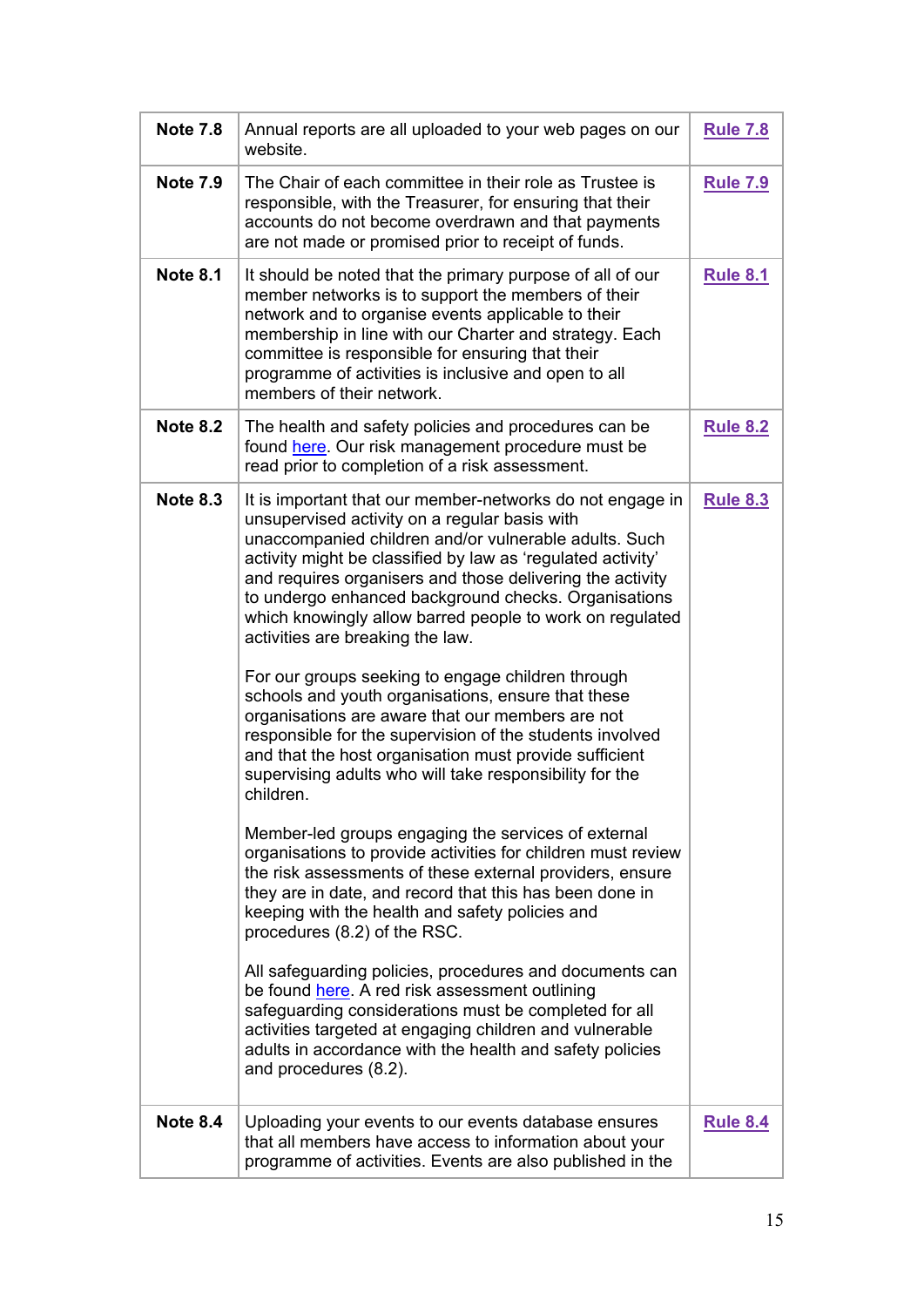<span id="page-15-4"></span><span id="page-15-3"></span><span id="page-15-2"></span><span id="page-15-1"></span><span id="page-15-0"></span>

|                 | monthly update which is sent in hard copy with all copies<br>of Chemistry World. When uploading events it is<br>important to ensure that it is marked as an RSC event<br>and that your committee is included as organiser so that<br>the event is linked to your web page.<br>If you have any issues using the events database, please<br>email events@rsc.org.                                                                                                                                                                                                                                                                                                                                                 |                 |
|-----------------|-----------------------------------------------------------------------------------------------------------------------------------------------------------------------------------------------------------------------------------------------------------------------------------------------------------------------------------------------------------------------------------------------------------------------------------------------------------------------------------------------------------------------------------------------------------------------------------------------------------------------------------------------------------------------------------------------------------------|-----------------|
| <b>Note 8.5</b> | We appreciate that as volunteers your time is precious<br>and as such, we would encourage you to share ideas and<br>collaborate on activities where possible to share the<br>workload and to ensure that as many members as<br>possible can benefit from your programme of activities.                                                                                                                                                                                                                                                                                                                                                                                                                          | <b>Rule 8.5</b> |
| <b>Note 8.6</b> | Any prize or award or competitive bursary, grant or<br>funding opportunity administered by our member<br>networks must follow the <b>quidance for member</b><br>committees produced in response to the review of<br>recognition.<br>If you have any queries, email <b>awards@rsc.org</b> .                                                                                                                                                                                                                                                                                                                                                                                                                      | <b>Rule 8.6</b> |
| <b>Note 8.7</b> | Please ensure that you have contacted the appropriate<br>staff to formalise any publication agreements before you<br>publicise the chance of publication to any attendees.<br>As part of the Royal Society of Chemistry any publication<br>opportunities of any meetings exceeding one day should<br>be discussed with our Publishing Team prior to starting<br>any discussions with our competitors. Email<br>networks@rsc.org to contact the most appropriate<br>member of our Publishing Team.                                                                                                                                                                                                               | <b>Rule 8.7</b> |
| <b>Note 9.1</b> | It is acceptable for our member networks to approach<br>local media to promote their activities - our Media Team<br>have many contacts in local media and are happy to help<br>you contact the correct people. It is not permitted for any<br>member to use their status as a committee member of our<br>member networks to provide a statement on behalf of the<br>Royal Society of Chemistry. All members of the Royal<br>Society of Chemistry are of course entitled to speak to the<br>media as individual professionals or, if permitted, on<br>behalf of their employer but they cannot use their position<br>on an RSC committee to be used to suggest that they<br>speak on behalf of the organisation. | <b>Rule 9.1</b> |
| Note 10         | <b>Review of member networks</b><br>Membership of all of our member networks is a benefit of<br>membership and as such the prime purpose for all of<br>these networks is to support the appropriate sector of<br>membership as set out in the appropriate trust deed. It is<br>important that we have rules in place to ensure that all of<br>our member networks are appropriately supporting and                                                                                                                                                                                                                                                                                                              | <b>Rule 10</b>  |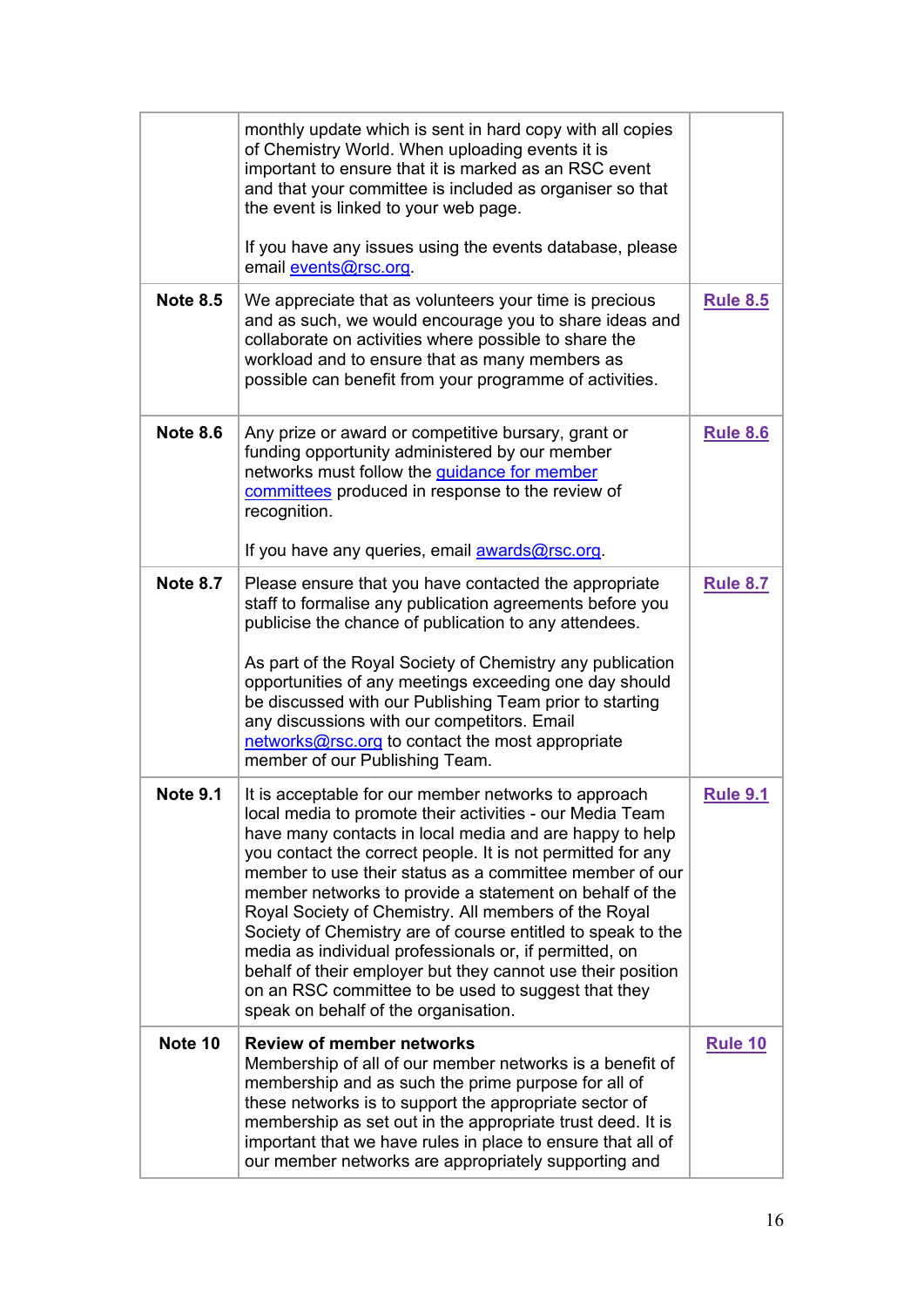<span id="page-16-1"></span><span id="page-16-0"></span>

| communicating with their membership. Staff are charged<br>with monitoring activity and supporting member networks<br>committees to ensure that good governance is applied to<br>their activities.                                                                                                                                                                                                                                                                                                                                                                                                      |                  |
|--------------------------------------------------------------------------------------------------------------------------------------------------------------------------------------------------------------------------------------------------------------------------------------------------------------------------------------------------------------------------------------------------------------------------------------------------------------------------------------------------------------------------------------------------------------------------------------------------------|------------------|
| This rule applies specifically to our Interest Groups.                                                                                                                                                                                                                                                                                                                                                                                                                                                                                                                                                 | <b>Rule 10.1</b> |
| <b>Membership below 50 members</b><br>Interest Groups exist to serve a niche community of<br>scientists who wish to have a forum for discussion and<br>the organisation of activities for their community - it may<br>be that as science and technology develop that an<br>Interest Group is no longer necessary. A new Interest<br>Group cannot be created with fewer than 50 members as<br>this has been deemed the minimum membership number<br>required to form a well organised and supportive group for<br>members as well as demonstrating the need for such a<br>group in the wider community. |                  |
| <b>Perceived lack of activity</b><br>If a committee does not communicate its activities to staff<br>or members using the appropriate channels it is deemed<br>to be of concern that the group is not fulfilling its purpose<br>as set out in the trust deed.                                                                                                                                                                                                                                                                                                                                           |                  |
| Membership of the Royal Society of Chemistry and our<br>Interest Groups changes daily and as such it is important<br>that groups do not maintain their own mailing lists and<br>that contact data is not kept for longer than recommended<br>in our guidelines.                                                                                                                                                                                                                                                                                                                                        |                  |
| <b>Lack of communication</b><br>If a committee does not communicate with either its<br>members or staff appropriately it is deemed to be of<br>concern that the group is not fulfilling its purpose as set<br>out in the trust deed. Good governance requires<br>communication with staff and refusal to do so will result in<br>a review.                                                                                                                                                                                                                                                             |                  |
| This rule applies specifically to our Interest Groups.                                                                                                                                                                                                                                                                                                                                                                                                                                                                                                                                                 | <b>Rule 10.2</b> |
| <b>Membership below 50 members</b><br>If a group has fewer than 50 members then a review will<br>be conducted to determine if:<br>The subject area is still sufficiently of interest to the<br>wider community to warrant an Interest Group.<br>The Interest Group is of interest to a wider sector of<br>membership and a targeted marketing campaign<br>could increase the membership.<br>Are there any overlaps in area of interest and<br>potential collaborations or merging with other                                                                                                           |                  |
|                                                                                                                                                                                                                                                                                                                                                                                                                                                                                                                                                                                                        | groups?          |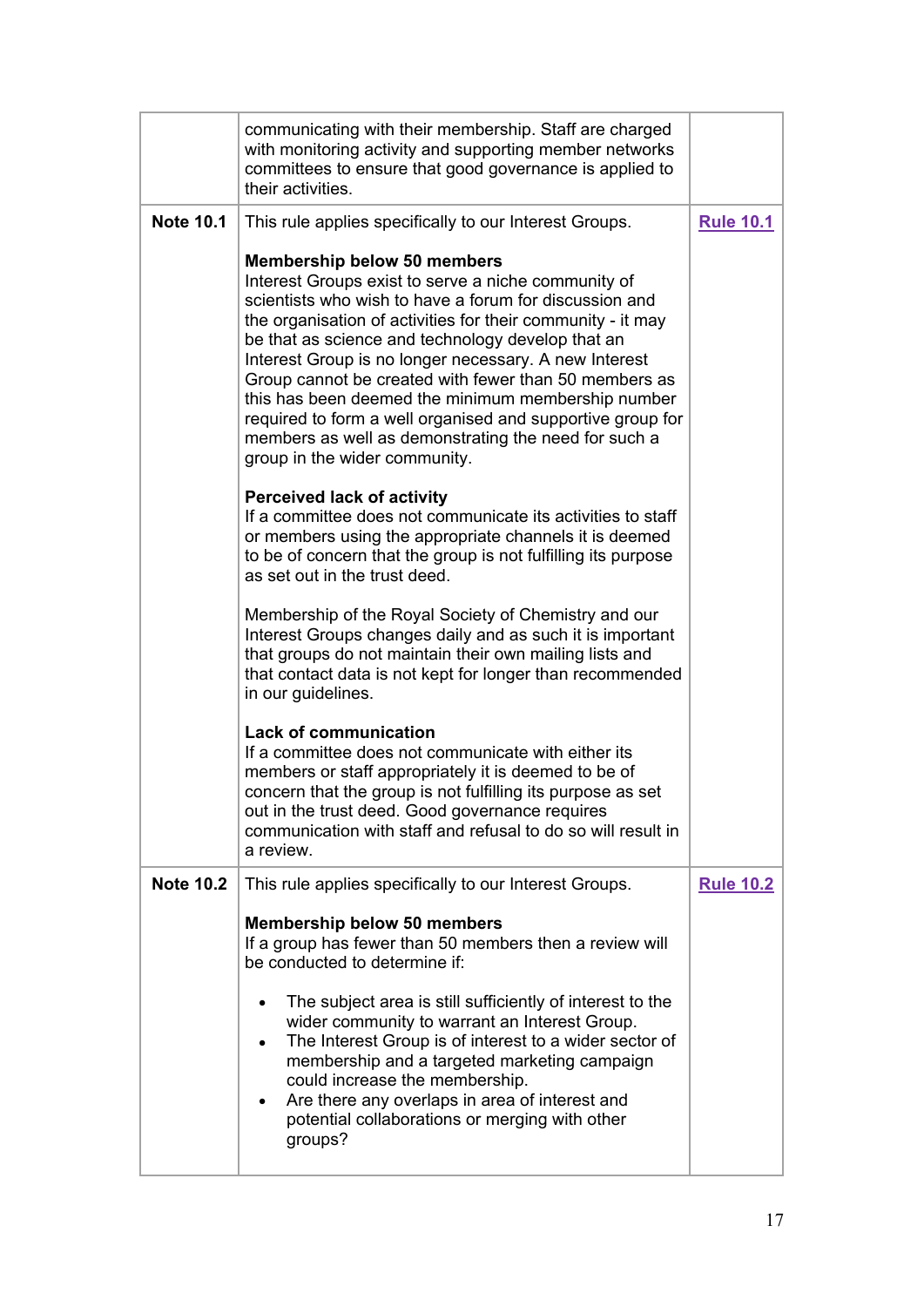|                  | It is not necessarily the case that a group with fewer than<br>50 members will be closed, it may be that the community<br>is naturally small and that there is sufficient interest to<br>continue the group.                                                                                                                                                                                                                                                                                                             |                  |
|------------------|--------------------------------------------------------------------------------------------------------------------------------------------------------------------------------------------------------------------------------------------------------------------------------------------------------------------------------------------------------------------------------------------------------------------------------------------------------------------------------------------------------------------------|------------------|
|                  | <b>Perceived lack of activity</b><br>In the case where a group is active staff will remind a<br>committee of their obligations to promote and<br>communicate their activities using RSC communication<br>channels to ensure that all members can engage with<br>their activities.                                                                                                                                                                                                                                        |                  |
|                  | In the case where a committee is struggling to organise<br>activities then staff will offer guidance on the support<br>services available. Staff will also work with the committee<br>to seek out collaborations with other groups and existing<br>activities.                                                                                                                                                                                                                                                           |                  |
|                  | <b>Lack of communication</b><br>In the case where there has been no response to staff<br>communication for a considerable period of time a review<br>will be conducted to determine if the committee is<br>adhering to our rules and good governance. This review<br>will include communicating with each individual involved<br>on the committee to determine where the issues lies. If<br>communication issues persist then the Member Networks<br>Committee may consider calling for a new committee to<br>be formed. |                  |
| <b>Note 10.3</b> | This rule applies specifically to our Interest Groups.                                                                                                                                                                                                                                                                                                                                                                                                                                                                   | <b>Rule 10.3</b> |
|                  | The Member Networks Committee will be responsible for<br>these reviews which will always be run in such a way as<br>to ensure that every option is explored prior to suggesting<br>the closure of the group. Closure of a group would be the<br>result of discussions with the committee and membership<br>to ensure that there is no other option.                                                                                                                                                                      |                  |
| <b>Note 10.4</b> | This rule applies to all of our member networks.                                                                                                                                                                                                                                                                                                                                                                                                                                                                         | <b>Rule 10.4</b> |
|                  | Any member of any of our member networks can raise<br>concerns about their network through the regional<br>steering groups.                                                                                                                                                                                                                                                                                                                                                                                              |                  |

## <span id="page-17-2"></span><span id="page-17-1"></span><span id="page-17-0"></span>**Glossary**

Following feedback from our members the following glossary of terms has been compiled to minimise any difficulty in the interpretation of the rules.

| <b>Member networks</b> |                                                                |  |
|------------------------|----------------------------------------------------------------|--|
| Analytical             | The Analytical Division of the Royal Society of Chemistry has  |  |
| <b>Division</b>        | 8 active sub-committees which are responsible for the support  |  |
| <b>Region</b>          | of members of the Division within their geographical           |  |
|                        | boundaries. All of these groups are within the UK and Ireland. |  |
|                        |                                                                |  |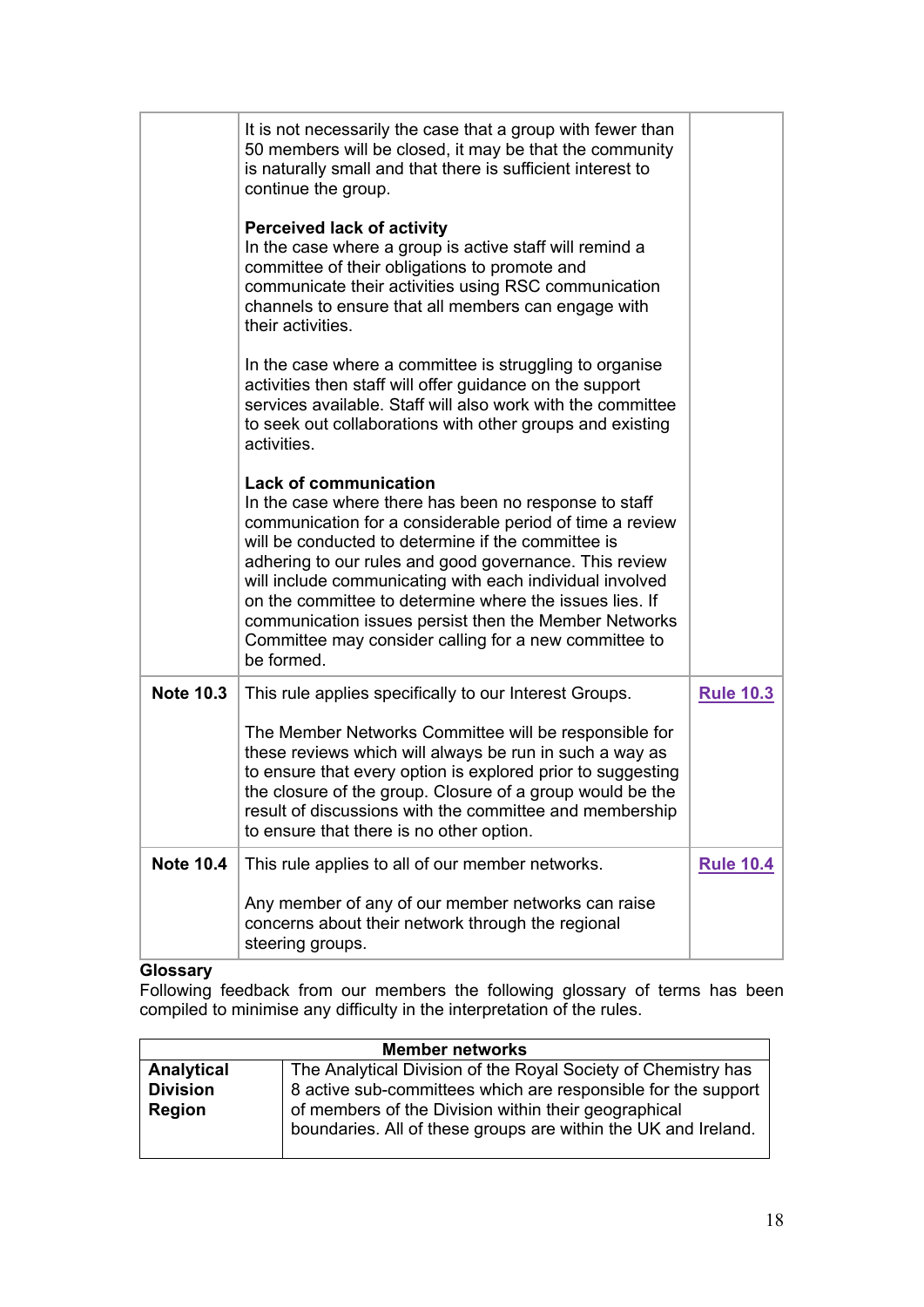|                                     | These committees are member-led and report to the<br>Analytical Division Council and receive their funding from the                                                  |
|-------------------------------------|----------------------------------------------------------------------------------------------------------------------------------------------------------------------|
|                                     | Analytical Chemistry Trust Fund.                                                                                                                                     |
|                                     | These groups are responsible for organising a programme of                                                                                                           |
|                                     | activities for their members and many participate in the                                                                                                             |
|                                     | running of the Schools Analyst Competition.                                                                                                                          |
| <b>Education</b>                    | The Education Division of the Royal Society of Chemistry has                                                                                                         |
| <b>Division</b><br><b>Region</b>    | 2 sub-committees which are responsible for the support of<br>members of the Division within Scotland and Ireland.                                                    |
|                                     | These committees are member-led and report to and receive<br>their funding from the Education Division Council.                                                      |
| <b>Local Section</b>                | Local Sections are member-led committees which have the<br>purpose of supporting all members of the Royal Society of<br>Chemistry within their boundary.             |
|                                     | Local Sections are governed by the Member Networks<br>Committee and receive funding from the Networks Team.                                                          |
| <b>Interest Group</b>               | Interest Groups are member-led committees focussed on a<br>specific area of scientific interest which have the purpose of                                            |
|                                     | supporting all members of the Royal Society of Chemistry                                                                                                             |
|                                     | who have joined the group.                                                                                                                                           |
|                                     | Interest Groups are governed by the Member Networks<br>Committee and receive funding from the Networks Team.                                                         |
|                                     | <b>Boards and Committees</b>                                                                                                                                         |
| <b>Board of</b><br><b>Trustees</b>  | The Board of Trustees was previously known as the RSC<br>Council.                                                                                                    |
| <b>Member</b><br><b>Communities</b> | The Member Communities Board is delegated authority by the                                                                                                           |
| <b>Board</b>                        | Board of Trustees to oversee the Royal Society of Chemistry<br>strategy and budgets relating to our member communities and<br>the Chemists' Community Fund services. |
| <b>Member</b>                       | The Member Networks Committee reports to the Member                                                                                                                  |
| <b>Networks</b><br><b>Committee</b> | Communities Board. The committee is responsible for the<br>governance of all Local Sections, Interest Groups and other                                               |
|                                     | relevant member networks.                                                                                                                                            |
|                                     | The committee consists of the 10 Chairs of the Regional                                                                                                              |
|                                     | Steering Groups and two Interest Group Representatives.                                                                                                              |
| <b>Regional</b>                     | The Regional Steering Groups are geographical groups which                                                                                                           |
| <b>Steering</b><br><b>Groups</b>    | include representation from all relevant geographical networks<br>as well as individual representatives tasked with giving their                                     |
|                                     | perspective as:                                                                                                                                                      |
|                                     | A member in the early stages of their career                                                                                                                         |
|                                     | A member working in academia                                                                                                                                         |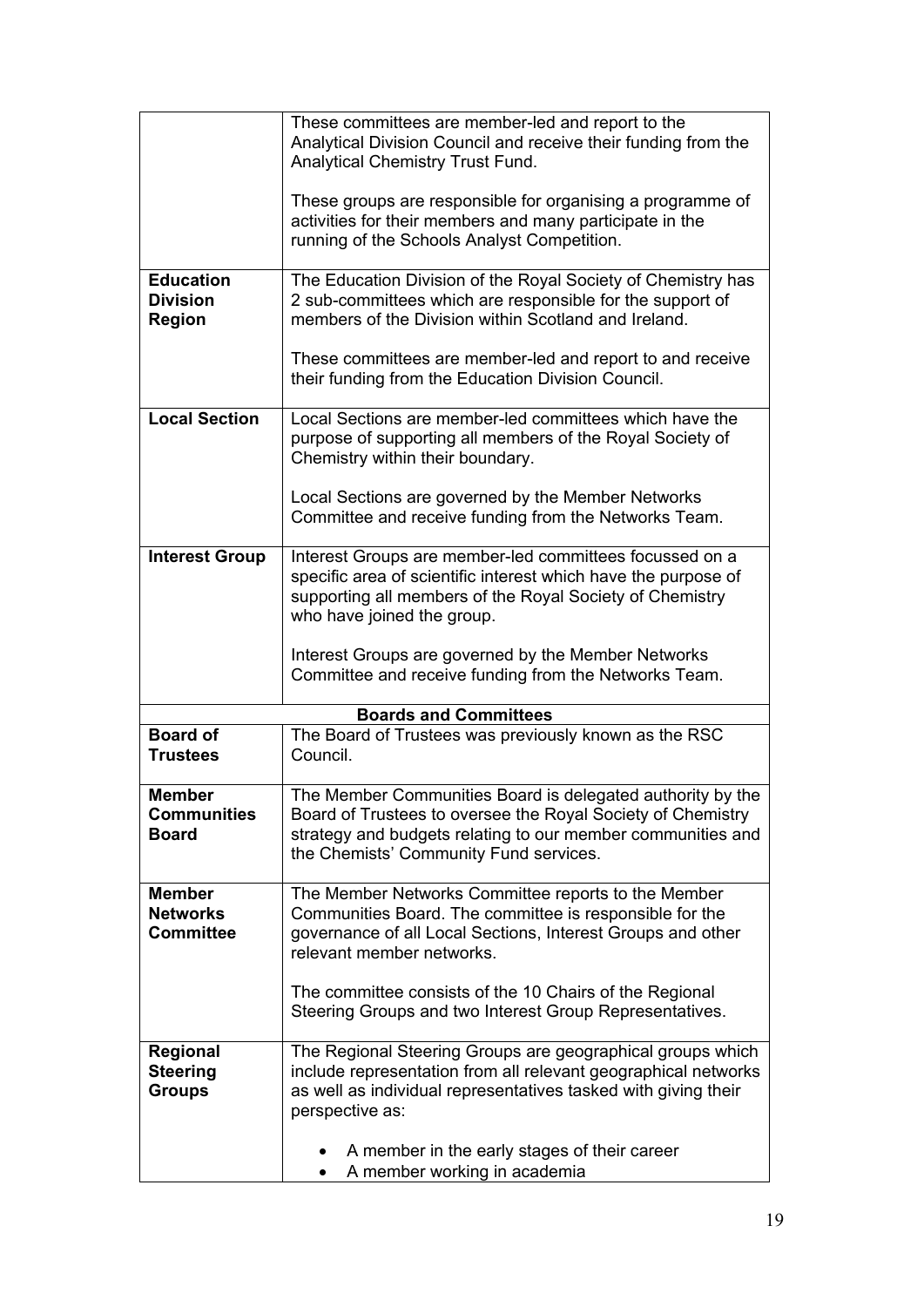|                                       | • A member working in industry                                                                                                                                                                                                                                                                                                                                                                                                                                                                                                                                                                                                                                                                                                                                                                                                                                                                                                                                                                                                                                                                                                                                                                                                                                                                                                                                                                                                                                                                                                                                                                                                                                                                                                                                                                                                                                                                                                                                                           |
|---------------------------------------|------------------------------------------------------------------------------------------------------------------------------------------------------------------------------------------------------------------------------------------------------------------------------------------------------------------------------------------------------------------------------------------------------------------------------------------------------------------------------------------------------------------------------------------------------------------------------------------------------------------------------------------------------------------------------------------------------------------------------------------------------------------------------------------------------------------------------------------------------------------------------------------------------------------------------------------------------------------------------------------------------------------------------------------------------------------------------------------------------------------------------------------------------------------------------------------------------------------------------------------------------------------------------------------------------------------------------------------------------------------------------------------------------------------------------------------------------------------------------------------------------------------------------------------------------------------------------------------------------------------------------------------------------------------------------------------------------------------------------------------------------------------------------------------------------------------------------------------------------------------------------------------------------------------------------------------------------------------------------------------|
|                                       | An active volunteer for the Chemists' Community Fund                                                                                                                                                                                                                                                                                                                                                                                                                                                                                                                                                                                                                                                                                                                                                                                                                                                                                                                                                                                                                                                                                                                                                                                                                                                                                                                                                                                                                                                                                                                                                                                                                                                                                                                                                                                                                                                                                                                                     |
| <b>Interest Group</b><br><b>Forum</b> | The Interest Group Forum is the annual governance meeting<br>for our Interest Groups. Each committee is invited to send one<br>representative to discuss issues of governance.<br>This meeting is run by staff in collaboration with the Interest<br>Group Representatives on Member Networks Committee.                                                                                                                                                                                                                                                                                                                                                                                                                                                                                                                                                                                                                                                                                                                                                                                                                                                                                                                                                                                                                                                                                                                                                                                                                                                                                                                                                                                                                                                                                                                                                                                                                                                                                 |
|                                       | <b>Governance terms</b>                                                                                                                                                                                                                                                                                                                                                                                                                                                                                                                                                                                                                                                                                                                                                                                                                                                                                                                                                                                                                                                                                                                                                                                                                                                                                                                                                                                                                                                                                                                                                                                                                                                                                                                                                                                                                                                                                                                                                                  |
| <b>Charter</b>                        | Our Royal Charter was granted in 1980 and states that the<br>object for which we are constituted is "the general<br>advancement of chemical science and its application and for<br>that purpose:<br>to foster and encourage the growth and application of<br>such science by the dissemination of chemical<br>knowledge;<br>to establish, uphold and advance the standards of<br>$\bullet$<br>qualification, competence and conduct of those who<br>practise chemistry as a profession;<br>to serve the public interest by acting in an advisory,<br>consultative or representative capacity in matters<br>relating to the science and practice of chemistry; and<br>to advance the aims and objectives of members of the<br>$\bullet$<br>Society so far as they relate to the advancement of the<br>science or practice of chemistry."<br>As a learned society we are concerned with advancing<br>chemistry as a science, developing its applications, and<br>disseminating chemical knowledge.<br>As a professional body we maintain professional qualifications<br>and set high standards of competence and conduct for<br>professional chemists. We also provide a wide range of<br>services and activities of value both to members, and to the<br>community.<br>As a representative body we provide information and advice<br>on issues involving the science and practice of chemistry at all<br>levels. We also act on behalf of qualified chemists so that<br>their expertise and experience may be used to the best<br>advantage of the community.<br>As a chartered body, we have a special status with a<br>paramount duty to serve the public interest while remaining<br>completely objective.<br>Our Charter was amended in 2001. These changes allowed<br>the introduction of a new membership structure, under which<br>the number of membership categories was reduced, and the<br>award of CChem was separated from admission of a Member<br>(MRSC) or Fellow (FRSC). |
| By-law                                | Rules for the regulation of the Royal Society of Chemistry as<br>allowed by our Charter.                                                                                                                                                                                                                                                                                                                                                                                                                                                                                                                                                                                                                                                                                                                                                                                                                                                                                                                                                                                                                                                                                                                                                                                                                                                                                                                                                                                                                                                                                                                                                                                                                                                                                                                                                                                                                                                                                                 |
|                                       |                                                                                                                                                                                                                                                                                                                                                                                                                                                                                                                                                                                                                                                                                                                                                                                                                                                                                                                                                                                                                                                                                                                                                                                                                                                                                                                                                                                                                                                                                                                                                                                                                                                                                                                                                                                                                                                                                                                                                                                          |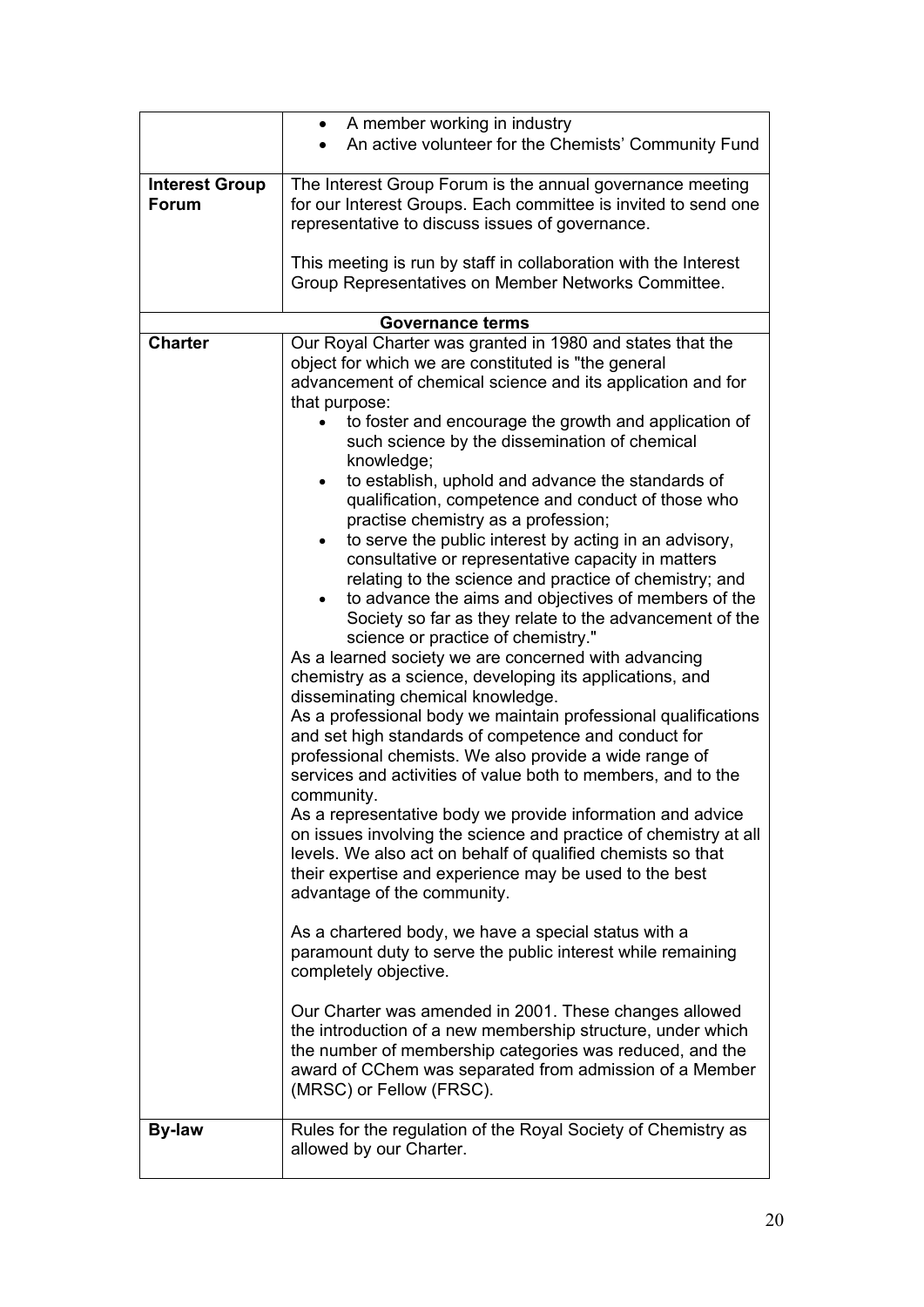<span id="page-20-0"></span>

| <b>Trustee</b>                   | Trustees bear joint responsibility for the fulfilment of the legal<br>and financial obligations of the Royal Society of Chemistry.                                                                                                                                                                                                                                         |
|----------------------------------|----------------------------------------------------------------------------------------------------------------------------------------------------------------------------------------------------------------------------------------------------------------------------------------------------------------------------------------------------------------------------|
|                                  | In the Royal Society of Chemistry, the members of our Board<br>of Trustees and the Chairs of our Local Sections and Interest<br>Groups are Trustees.                                                                                                                                                                                                                       |
| <b>Officers</b>                  | For the purposes of governance of member networks only the<br>roles of Chair, Secretary and Treasurer are recorded on our<br>membership database.<br>The role descriptors for Officers can be found in the Networks<br>Handbook.                                                                                                                                           |
| <b>Ordinary</b><br>member        | Any member of a committee in addition to the Chair,<br>Secretary and Treasurer are recorded as ordinary members.                                                                                                                                                                                                                                                           |
| Co-opted<br>member<br>$(co-opt)$ | Any member of an Interest Group committee which is not a<br>joint group with another organisation who is not a member of<br>the Royal Society of Chemistry is recorded as a co-opted<br>member.                                                                                                                                                                            |
|                                  | Co-opted members should only be on committees in line with<br>the rules.                                                                                                                                                                                                                                                                                                   |
|                                  | Co-opted members are non-voting and cannot be officers on<br>any RSC committees.                                                                                                                                                                                                                                                                                           |
| Quorum                           | A quorum is the number of committee members required to<br>be in attendance at a meeting/involved in a decision to cause<br>the decision/meeting to be considered valid.<br>Committees may define their quorum in their working<br>practices. If undefined then it is good practice to consider a<br>meeting quorate if the majority of the committee is in<br>attendance. |
| <b>Trust Fund</b>                | All funds held by the member networks (with the exception of<br>joint groups) belong to the Royal Society of Chemistry.<br>Member networks are delegated authority to spend these<br>funds through the Trust Deed - the funds are considered a<br>Trust Fund.                                                                                                              |
|                                  | <b>Documents</b>                                                                                                                                                                                                                                                                                                                                                           |
| <b>Trust Deed</b>                | All Local Sections in the UK and Ireland and our Interest<br>Groups have a Trust Deed produced upon establishment.                                                                                                                                                                                                                                                         |
|                                  | The Trust Deed is the official document which delegates<br>authority to the Officers of the committee to spend the funds<br>of the Royal Society of Chemistry as held in their Trust Fund.                                                                                                                                                                                 |
|                                  | The Trust Deed also outlines the purpose of the network.                                                                                                                                                                                                                                                                                                                   |
| <b>Rules</b>                     | The rules for member networks of the Royal Society of<br>Chemistry are set by the Member Communities Board.                                                                                                                                                                                                                                                                |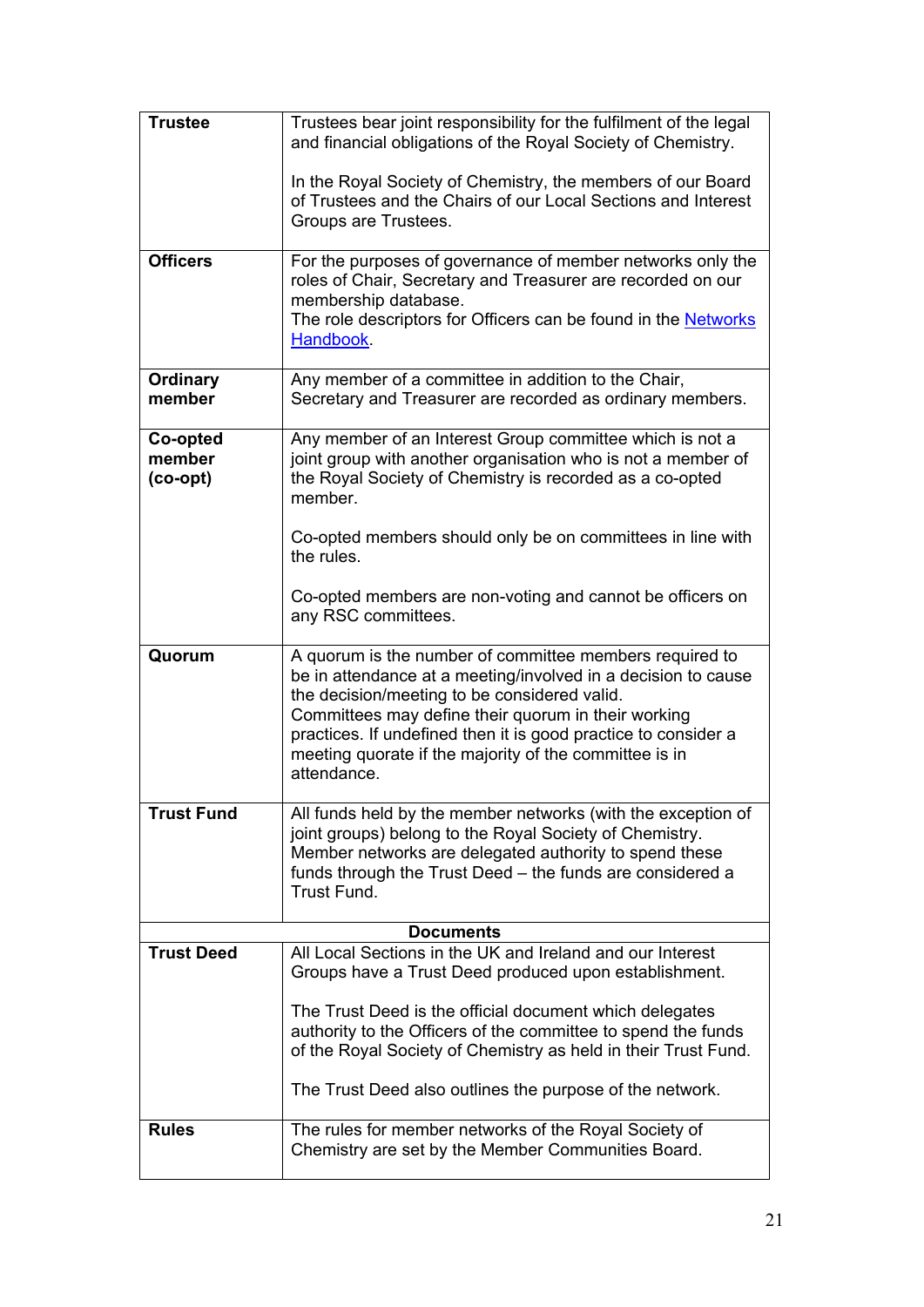|                                    | Following a review by the Member Networks Committee in<br>collaboration with all of our member networks this single set of<br>mandatory rules for all member networks was approved in<br>October 2017.<br>Variance in the rules is only permitted by approval of the<br>Member Networks Committee.<br>The rules are in place to ensure that the Officers and Ordinary<br>Members of our member networks committees are compliant<br>with all relevant legislation and that our networks are<br>operating within Charity Commission guidelines. |
|------------------------------------|------------------------------------------------------------------------------------------------------------------------------------------------------------------------------------------------------------------------------------------------------------------------------------------------------------------------------------------------------------------------------------------------------------------------------------------------------------------------------------------------------------------------------------------------|
|                                    | The rules and guidance notes should be read together.                                                                                                                                                                                                                                                                                                                                                                                                                                                                                          |
| <b>Guidance</b><br><b>Notes</b>    | Following discussions with our member networks it was<br>requested that a set of guidance notes be prepared to support<br>the understanding of the rules.                                                                                                                                                                                                                                                                                                                                                                                      |
|                                    | The rules and guidance notes should be read together.                                                                                                                                                                                                                                                                                                                                                                                                                                                                                          |
| Working<br><b>Practices</b>        | All committees may agree their own working practices - these<br>are the decisions made by the committee to support the<br>efficient organisation and administration of the committee.<br>Examples include defining a quorum, deciding if an AGM will<br>be held, delegation of roles etc.<br>Working practices should be aligned to the rules and cannot<br>override any rules.                                                                                                                                                                |
|                                    | Working practices should be agreed by the committee and do<br>not need approval by the wider network membership.                                                                                                                                                                                                                                                                                                                                                                                                                               |
|                                    | Any committee member may raise any of the working<br>practices for discussion at any time.                                                                                                                                                                                                                                                                                                                                                                                                                                                     |
| <b>Operational</b><br><b>Rules</b> | Any committee member may raise any of the working<br>practices of the committee for discussion at any time.                                                                                                                                                                                                                                                                                                                                                                                                                                    |
|                                    | It is not permitted for any committee to set their own<br>operational rules (these would not be flexible or open for<br>discussion).                                                                                                                                                                                                                                                                                                                                                                                                           |
| <b>Networks</b><br><b>Handbook</b> | The Networks Handbook is an electronic document prepared<br>by the Networks Team to outline the support available to our<br>member networks as well as guidance on good practice.                                                                                                                                                                                                                                                                                                                                                              |
|                                    | The Networks Handbook is updated regularly and notifications<br>of any updates will be circulated via the Networks Newsletter.                                                                                                                                                                                                                                                                                                                                                                                                                 |
|                                    | <b>Staff</b>                                                                                                                                                                                                                                                                                                                                                                                                                                                                                                                                   |
| <b>Networks</b><br>Team            | The Networks Team consists of staff members dedicated to<br>the support of our member networks. We are very friendly and<br>approachable and always happy to help.                                                                                                                                                                                                                                                                                                                                                                             |